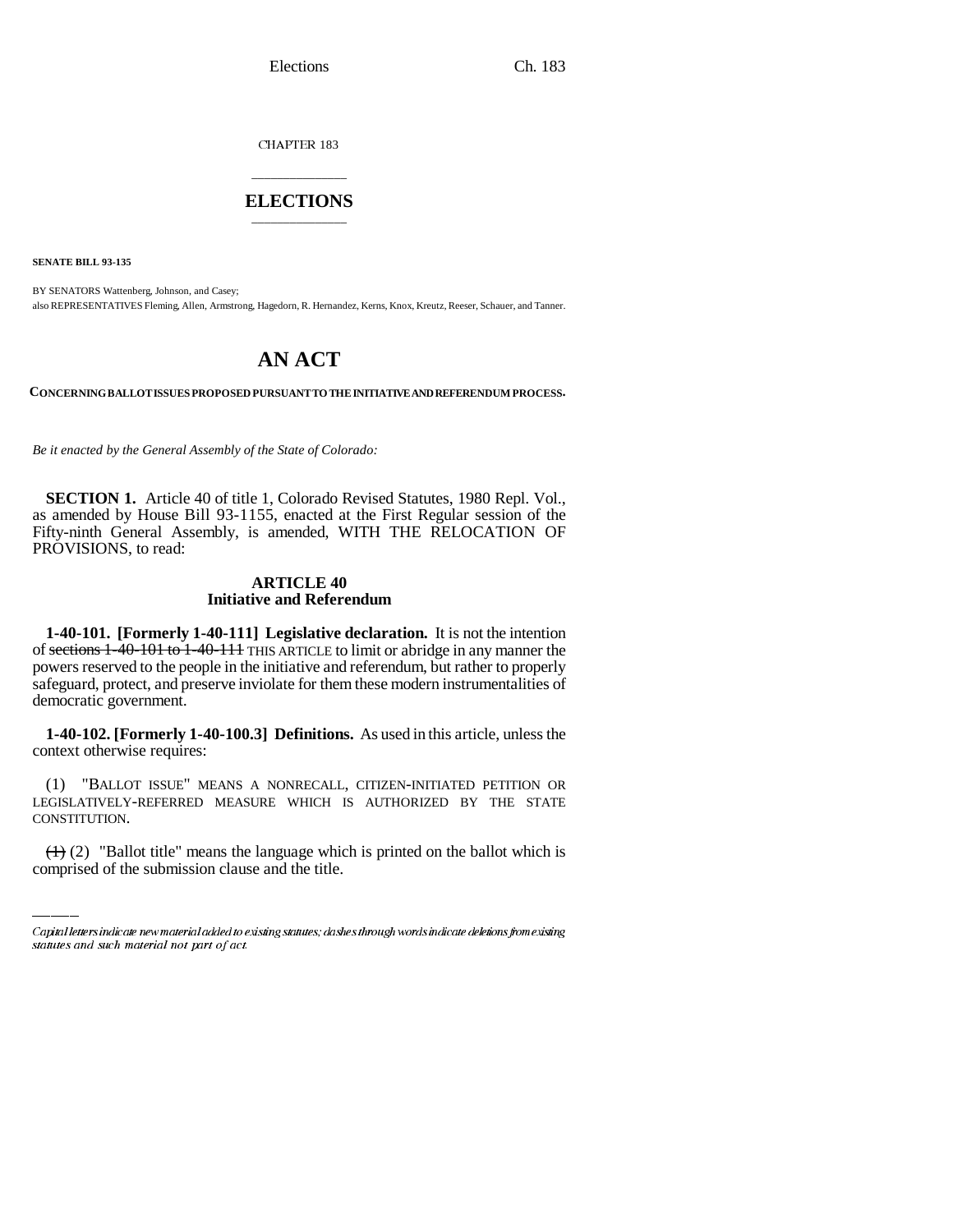(3) "DESIGNATED ELECTION OFFICIAL" MEANS THE SECRETARY OF STATE FOR ALL STATEWIDE BALLOT ISSUES AND, FOR LOCAL BALLOT ISSUES, THE MUNICIPAL CLERK, A MEMBER OF A GOVERNING BOARD, THE SECRETARY OF THE BOARD, THE COUNTY CLERK AND RECORDER, OR ANY OTHER PERSON WHO IS RESPONSIBLE FOR CONDUCTING A BALLOT ISSUE ELECTION.

 $(2)$  (4) "Draft" means the TYPEWRITTEN proposed text of the initiative which, if passed, becomes the actual language of the constitution,  $\sigma$ r statute, CHARTER PROVISION, OR ORDINANCE, together with any language concerning placement of the measure in the constitution, or the statutes, CHARTER, OR ORDINANCES.

(5) "LOCAL BALLOT ISSUE" MEANS ANY BALLOT ISSUE OTHER THAN A STATEWIDE BALLOT ISSUE.

 $\left(\frac{1}{2}\right)$  (6) "Section" means a bound compilation of initiative forms approved by the secretary of state DESIGNATED ELECTION OFFICIAL, which shall include pages that contain the warning required by section 1-40-106 (1) (a) SECTION 1-40-110 (1), the title, the summary AND the ballot title IF THE MEASURE IS FOR A STATEWIDE BALLOT ISSUE, and a copy of the proposed measure; succeeding pages that contain said THE warning, the ballot title OR, IN THE CASE OF A LOCAL BALLOT ISSUE, THE TITLE, and ruled lines numbered consecutively for registered electors' signatures; and a final page that contains the affidavit required by section  $1-40-106$  (2) (b) SECTION 1-40-111 (2). Each section shall be consecutively prenumbered by the petitioner prior to circulation.

(7) "STATEWIDE BALLOT ISSUE" MEANS ANY BALLOT ISSUE THAT MAY BE VOTED ON BY ALL REGISTERED ELECTORS IN THE STATE.

 $(4)$  (8) "Submission clause" means the language which is attached to the title to form a question which can be answered by "yes" or "no".

 $(5)$  (9) "Summary" means a condensed statement as to the intent of the proposed law, ORDINANCE, CHARTER PROVISION, or constitutional amendment.

 $(6)$  (10) "Title" means a brief statement that fairly and accurately represents the true intent and meaning of the proposed text of the initiative.

**1-40-103. Applicability of article**. THIS ARTICLE SHALL APPLY TO ALL BALLOT ISSUES THAT ARE AUTHORIZED BY THE STATE CONSTITUTION UNLESS OTHERWISE PROVIDED BY STATUTE, CHARTER, OR ORDINANCE.

**1-40-104. Designated representatives.** AT THE TIME OF ANY FILING OF A DRAFT AS PROVIDED IN THIS ARTICLE, THE PROPONENTS SHALL DESIGNATE THE NAMES AND MAILING ADDRESSES OF TWO PERSONS WHO SHALL REPRESENT THE PROPONENTS IN ALL MATTERS AFFECTING THE PETITION AND TO WHOM ALL NOTICES OR INFORMATION CONCERNING THE PETITION SHALL BE MAILED.

**1-40-105. [Formerly 1-40-101 (1) and the first portion of 1-40-101 (2)] Filing procedure - review and comment - amendments - filing with secretary of state.** (1) The original drafts of all initiative petitions for proposed laws or amendments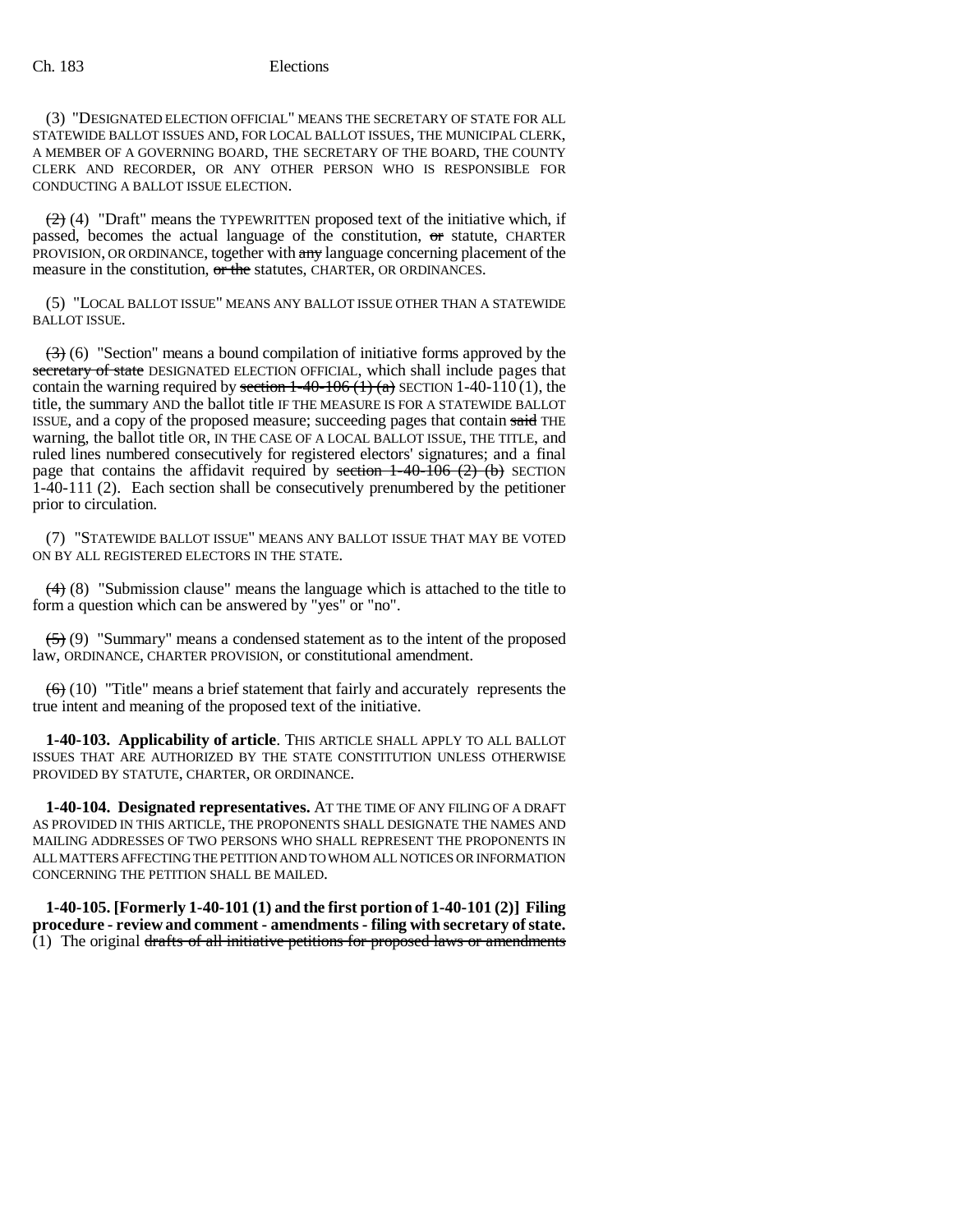TYPEWRITTEN DRAFT OF EVERY INITIATIVE PETITION FOR A PROPOSED LAW OR AMENDMENT to the state constitution to be enacted by the people, before they are signed by the electors or any of them IT IS SIGNED BY ANY ELECTOR, shall be submitted by the proponents of the petition to the directors of the legislative council and the office of legislative legal services for review and comment. PROPONENTS ARE ENCOURAGED TO WRITE SUCH DRAFTS IN PLAIN, NONTECHNICAL LANGUAGE AND IN A CLEAR AND COHERENT MANNER USING WORDS WITH COMMON AND EVERYDAY MEANING WHICH ARE UNDERSTANDABLE TO THE AVERAGE READER. Upon request, any agency in the executive department shall render assistance ASSIST in reviewing and preparing comments on the petition. No later than two weeks after the date of submission of the original draft, unless it is withdrawn by the proponents, the directors of the legislative council and the office of legislative legal services, or their designees, shall render their comments to the proponents of the petition concerning the format or contents of the petition at a meeting open to the public. Such EXCEPT WITH THE PERMISSION OF THE PROPONENTS, THE comments shall not be disclosed to ANY PERSON other than the proponents prior to such THE public meeting with the proponents of the petition.

(2) After the public meeting but before submission to the secretary of state for title setting, the proponents may amend the petition in response to some or all of the comments of the directors of the legislative council and the office of legislative legal services, or their designees. IF ANY SUBSTANTIAL AMENDMENT IS MADE TO THE PETITION, OTHER THAN AN AMENDMENT IN DIRECT RESPONSE TO THE COMMENTS OF THE DIRECTORS OF THE LEGISLATIVE COUNCIL AND THE OFFICE OF LEGISLATIVE LEGAL SERVICES, THE AMENDED PETITION SHALL BE RESUBMITTED TO THE DIRECTORS FOR COMMENT IN ACCORDANCE WITH SUBSECTION (1) OF THIS SECTION PRIOR TO SUBMITTAL TO THE SECRETARY OF STATE AS PROVIDED IN SUBSECTION (4) OF THIS SECTION. IF THE DIRECTORS HAVE NO ADDITIONAL COMMENTS CONCERNING THE AMENDED PETITION, THEY MAY SO NOTIFY THE PROPONENTS IN WRITING, AND, IN SUCH CASE, A HEARING ON THE AMENDED PETITION PURSUANT TO SUBSECTION (1) OF THIS SECTION IS NOT REQUIRED.

 $(1.5)$  (3) To the extent possible, drafts shall be worded with simplicity and clarity and so that the effect of the measure will not be misleading or likely to cause confusion among voters. The draft shall not present the issue to be decided in such manner that a vote for the measure would be a vote against the proposition or viewpoint that the voter believes that he or she is casting a vote for or, conversely, that a vote against the measure would be a vote for a proposition or viewpoint that the voter is against.

 $(2)$  (4) After the conference provided in subsection  $(1)$  SUBSECTIONS (1) AND (2) of this section, the original or amended drafts, as the case may be A COPY OF THE ORIGINAL TYPEWRITTEN DRAFT SUBMITTED TO THE DIRECTORS OF THE LEGISLATIVE COUNCIL AND THE OFFICE OF LEGISLATIVE LEGAL SERVICES, A COPY OF THE AMENDED DRAFT WITH CHANGES HIGHLIGHTED OR OTHERWISE INDICATED, IF ANY AMENDMENTS WERE MADE FOLLOWING THE LAST CONFERENCE CONDUCTED PURSUANT TO SUBSECTIONS (1) AND (2) OF THIS SECTION, AND AN ORIGINAL FINAL DRAFT WHICH GIVES THE FINAL LANGUAGE FOR PRINTING shall be submitted with a copy thereof to the secretary of state without any title, submission clause, SUMMARY, or ballot title providing the designation by which the voters shall express their choice for or against said THE proposed law or constitutional amendment. and without a summary. At the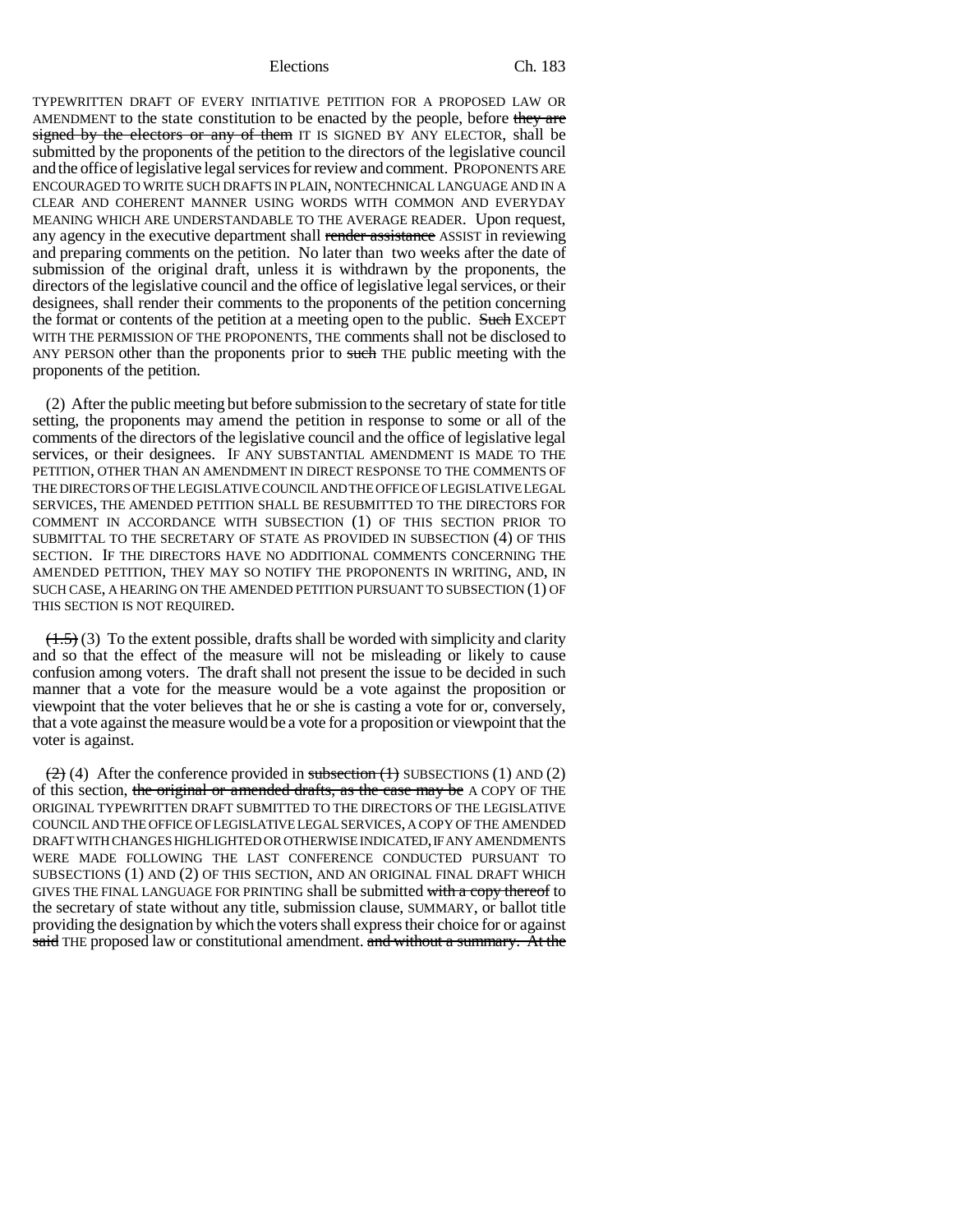time of filing, the proponents of the measure shall designate two persons to whom all notices or information concerning the petition shall be mailed.

**1-40-106. [Formerly the last portion of 1-40-101 (2)] Title board - meetings - summary, titles, and submission clause.** (1) FOR STATEWIDE BALLOT ISSUES, beginning with the first submission of a draft after a general AN election, the secretary of state shall call to his assistance CONVENE A TITLE BOARD CONSISTING OF THE SECRETARY OF STATE, the attorney general, and the director of the office of legislative legal services or the director's designee. the three of whom, constituting a board for such purposes, a majority controlling, THE TITLE BOARD, BY MAJORITY VOTE, shall proceed to designate and fix a proper fair title for each such proposed law or constitutional amendment, together with a submission clause, at public meetings to be held at 2 p.m. on the first and third Wednesdays of each month in which a draft OR A MOTION FOR RECONSIDERATION has been submitted to the secretary of state. To be considered at such meeting, a draft shall be submitted TO THE SECRETARY OF STATE no later than 3 p.m. on the Wednesday prior to the first and third Wednesdays of each month TWELFTH DAY BEFORE THE MEETING AT WHICH THE DRAFT IS TO BE CONSIDERED BY THE TITLE BOARD. THE FIRST MEETING OF THE TITLE BOARD SHALL BE HELD NO SOONER THAN THE FIRST WEDNESDAY IN DECEMBER AFTER AN ELECTION, with AND the last such meeting to SHALL be held NO LATER THAN the third Wednesday in May of the general election year. IN THE YEAR IN WHICH THE MEASURE IS TO BE VOTED ON.

(2) FOR LOCAL BALLOT ISSUES, UNLESS OTHERWISE PROVIDED BY CHARTER OR ORDINANCE, THE TITLE BOARD SHALL CONSIST OF THE DESIGNATED ELECTION OFFICIAL AND THE GOVERNING BOARD OF THE POLITICAL SUBDIVISION AND SHALL MEET AT THE REGULARLY SCHEDULED MEETINGS OF THE GOVERNING BOARD. THE TITLE BOARD SHALL BY RESOLUTION FIX A PROPER FAIR TITLE FOR EACH PROPOSED MEASURE SUBSTANTIALLY AS PROVIDED IN PARAGRAPH (b) OF SUBSECTION (3) OF THIS SECTION. THE GOVERNING BOARD MAY DESIGNATE WHEN DRAFTS OF THE TEXT OF THE PROPOSED AMENDMENT SHALL BE SUBMITTED TO THE DESIGNATED ELECTION OFFICIAL PRIOR TO THE MEETING AT WHICH THE TITLE IS TO BE FIXED.

(3) (a) The TITLE board FOR STATEWIDE BALLOT ISSUES shall prepare a clear, concise summary of the proposed law or constitutional amendment. The summary shall be true and impartial and shall not be an argument, nor likely to create prejudice, either for or against the measure. The TITLE board may request assistance in the preparation of the summary from the legislative council and, if, in the opinion of the TITLE board, the proposed law or constitutional amendment will have a fiscal impact on the state or any of its political subdivisions, shall request assistance in such matter from the office of state planning and budgeting or the department of local affairs. When the TITLE board requests fiscal impact information from the office of state planning and budgeting or the department of local affairs, such THE fiscal impact information shall be filed with the secretary of state by five o'clock  $p.m.$  on the Monday preceding the Wednesday meeting 12 NOON ON THE FRIDAY BEFORE THE MEETING OF THE TITLE BOARD AT WHICH THE DRAFT IS TO BE CONSIDERED. The legislative council, the office of state planning and budgeting, and the department of local affairs shall furnish any assistance so requested, and the summary shall include an estimate of any such fiscal impact, together with an explanation thereof.

(b) In setting a title, the TITLE board shall consider the public confusion that might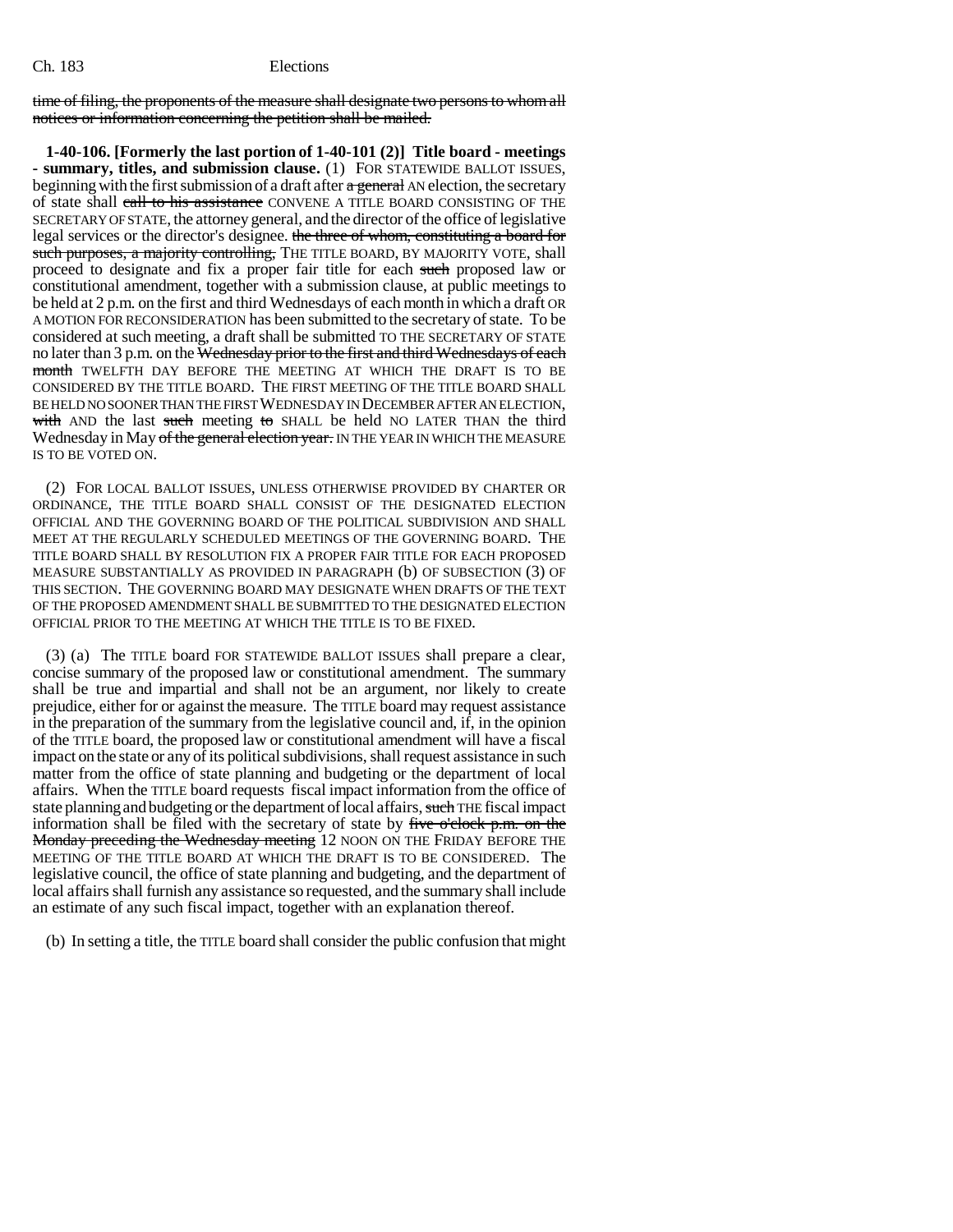be caused by misleading titles and shall, whenever practicable, avoid titles for which the general understanding of the effect of a "yes" or "no" vote will be unclear. The title for the proposed law or constitutional amendment, which shall correctly and fairly express the true intent and meaning thereof, together with the ballot title, submission clause, and summary, shall be completed within two weeks after the first meeting of the TITLE board. Immediately upon completion, the secretary of state shall deliver the same with the original to the parties presenting it, keeping the copy with a record of the action taken thereon. Ballot titles shall be brief, shall not conflict with those selected for any petition previously filed for the same election, and shall be in the form of a question which may be answered "yes" (to vote in favor of the proposed law or constitutional amendment) or "no" (to vote against the proposed law or constitutional amendment) and which shall unambiguously state the principle of the provision sought to be added, amended, or repealed.

**1-40-107. Rehearing - appeal - fees - signing.** (1) **[Formerly the first portion** of  $1-40-101$  (3)]  $(3)$  If Any persons PERSON presenting such A STATEWIDE initiative petition OR ANY REGISTERED ELECTOR WHO are IS not satisfied with the titles, submission clause, and summary thus provided BY THE TITLE BOARD and claim WHO CLAIMS that they are unfair or that they do not fairly express the true meaning and intent of the proposed STATE law or constitutional amendment MAY FILE A MOTION FOR A REHEARING WITH THE SECRETARY OF STATE within forty-eight hours after its return, they may file a motion with the secretary of state for a rehearing, which shall be passed upon by the board within forty-eight hours thereafter SEVEN DAYS AFTER THE TITLES AND SUMMARY ARE SET. THE MOTION FOR REHEARING SHALL BE HEARD AT THE NEXT REGULARLY SCHEDULED MEETING OF THE TITLE BOARD; EXCEPT THAT, IF THE TITLE BOARD IS UNABLE TO COMPLETE ACTION ON ALL MATTERS SCHEDULED FOR THAT DAY, CONSIDERATION OF ANY MOTION FOR REHEARING MAY BE CONTINUED TO THE NEXT AVAILABLE DAY, AND EXCEPT THAT, IF THE TITLES AND SUMMARY PROTESTED WERE SET AT THE LAST MEETING IN MAY, THE MOTION SHALL BE HEARD WITHIN FORTY-EIGHT HOURS AFTER THE MOTION IS FILED.

(2) **[Formerly the last portion of 1-40-101 (3)]** and, If ANY PERSON WHO FILED A MOTION FOR A REHEARING PURSUANT TO SUBSECTION (1) OF THIS SECTION IS overruled BY THE TITLE BOARD, THEN THE SECRETARY OF STATE SHALL FURNISH SUCH PERSON, upon their request, a certified copy of said THE petition with the titles, submission clause, and summary of such THE proposed law or constitutional amendment, together with a certified copy of such THE motion for rehearing and of the ruling thereon. shall be furnished them by the secretary of state and, If filed with the clerk of the supreme court within five days thereafter, THE MATTER shall be docketed as a cause there pending, which shall be placed at the head of the calendar and disposed of summarily, either affirming the action of the TITLE board or reversing it, in which latter case the court shall remand it with instructions, pointing out wherein said WHERE THE TITLE board is in error.

(3) **[Formerly 1-40-103 (1)]**  $\leftrightarrow$  The secretary of state shall be allowed a fee which shall be determined and collected pursuant to section 24-21-104 (3), C.R.S., for certifying a record of any proceedings before said THE TITLE board. The clerk of the supreme court shall receive one-half the ordinary docket fee for docketing any such cause, all of which shall be paid by the parties desiring a review of such proceedings.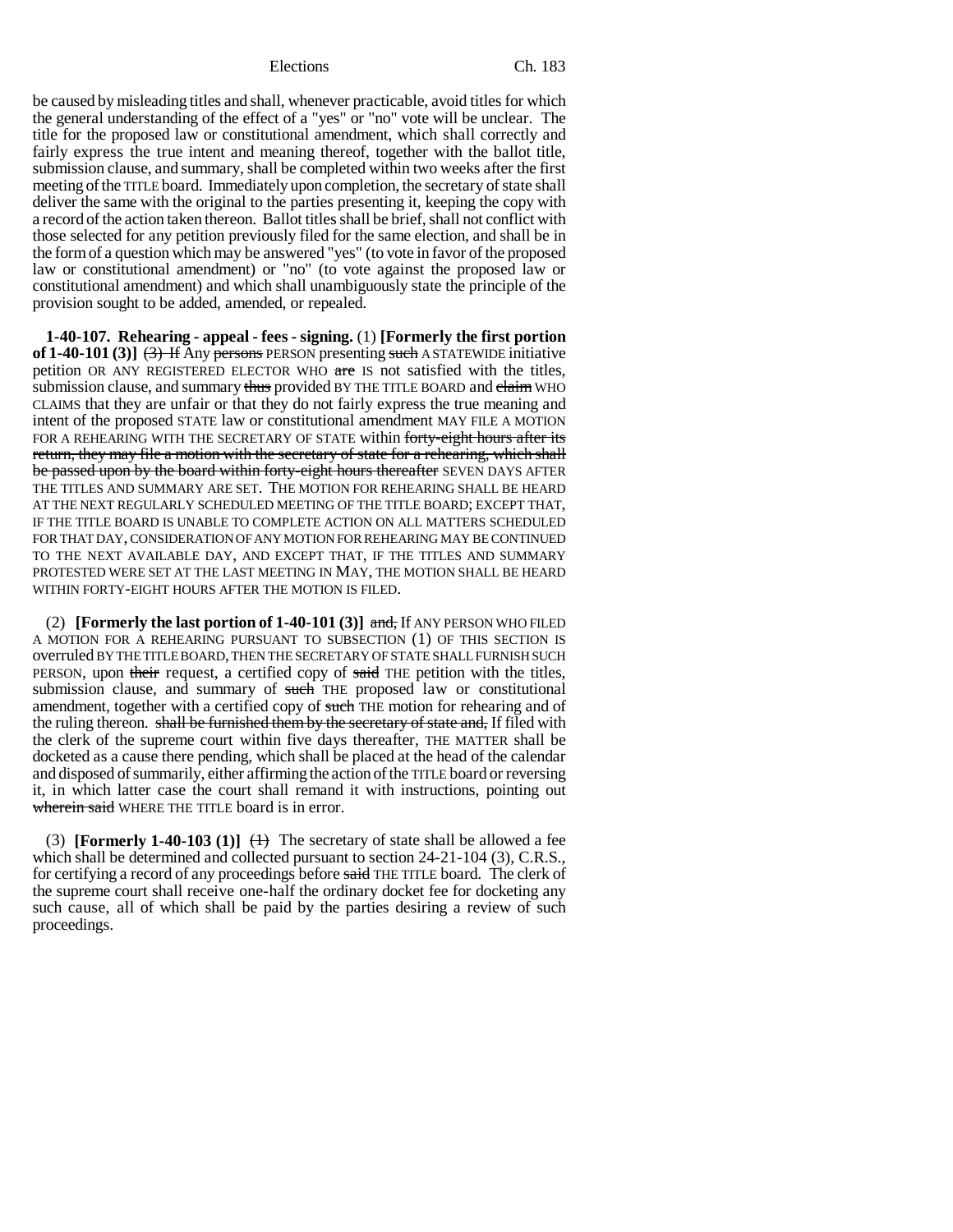(4) **[Formerly 1-40-103 (2)]**  $\left(\frac{2}{2}\right)$  No petition for any initiative measure shall be circulated nor any signature thereto have any force or effect which has been signed before the titles, submission clause, and summary have been fixed and determined as provided in section 1-40-101 SECTION 1-40-106 AND THIS SECTION.

(5) **[Formerly 1-40-102 (3) (b)]**  $\leftrightarrow$  In the event a motion for rehearing is filed in accordance with paragraph (a) of this subsection  $(3)$  THIS SECTION, the period for filing a petition in accordance with section 1-40-104 SECTION 1-40-108 shall not begin until a final decision concerning the said motion is rendered by the title board or the Colorado supreme court; except that under no circumstances shall the period for filing a petition be extended beyond three months prior to the election at which such THE petition is to be voted upon.

(6) **[Formerly 1-40-101 (4)]**  $(4)$  The summary of any proposed initiated law or constitutional amendment shall be included in the publication of measures by the secretary of state pursuant to article XXIII of the state constitution.

(7) ANY HEARING CONCERNING THE TITLE OF A LOCAL BALLOT ISSUE SHALL BE AS PROVIDED BY ORDINANCE, RESOLUTION, OR CHARTER PROVISION.

#### **1-40-102. Rehearing.**

(1) and (2) Repealed, L. 77, p. 253, § 8, effective June 6, 1977.

(3) (a) Any registered elector, other than persons submitting such petitions for whom rehearing and appeal is provided in section 1-40-101 (3), who is not satisfied with the titles, summary, and submission clause thus provided and claims them to be unfair or that they do not clearly express the true meaning and intent of the proposed law or constitutional amendment, within fifteen days after such titles, summary, and submission clause have been fixed and determined, may file a motion with the secretary of state for a rehearing, which shall be passed upon by the board established in section 1-40-101 within forty-eight hours thereafter. If overruled, a certified copy of said petition with the titles, summary, and submission clause of such proposed law or constitutional amendment, together with a certified copy of such motion for rehearing and of the ruling thereon, shall be furnished upon request by the secretary of state to the elector filing such motion and the persons presenting the petition for such initiative measure and, if filed with the clerk of the Colorado supreme court within five days thereafter shall be docketed as a cause there pending, which shall be placed at the head of the calendar and disposed of as expeditiously as the circumstances permit, after due opportunity for hearing has been afforded to all interested parties, either affirming the action of said board or reversing it, in which case the court shall remand it with instructions pointing out wherein such board is in error.

**1-40-108. [Formerly 1-40-104] Petition - time of filing - fees.** (1) No petition for any STATEWIDE initiative law or amendment to the state constitution shall be of any effect unless filed with the secretary of state within six months from the date that the titles, submission clause, and summary therefor have been fixed and determined pursuant to the provisions of section 1-40-101 SECTIONS 1-40-106 AND 1-40-107 and unless filed with the secretary of state at least three months WITHIN THE TIME REQUIRED BY THE STATE CONSTITUTION before the election at which it is to be voted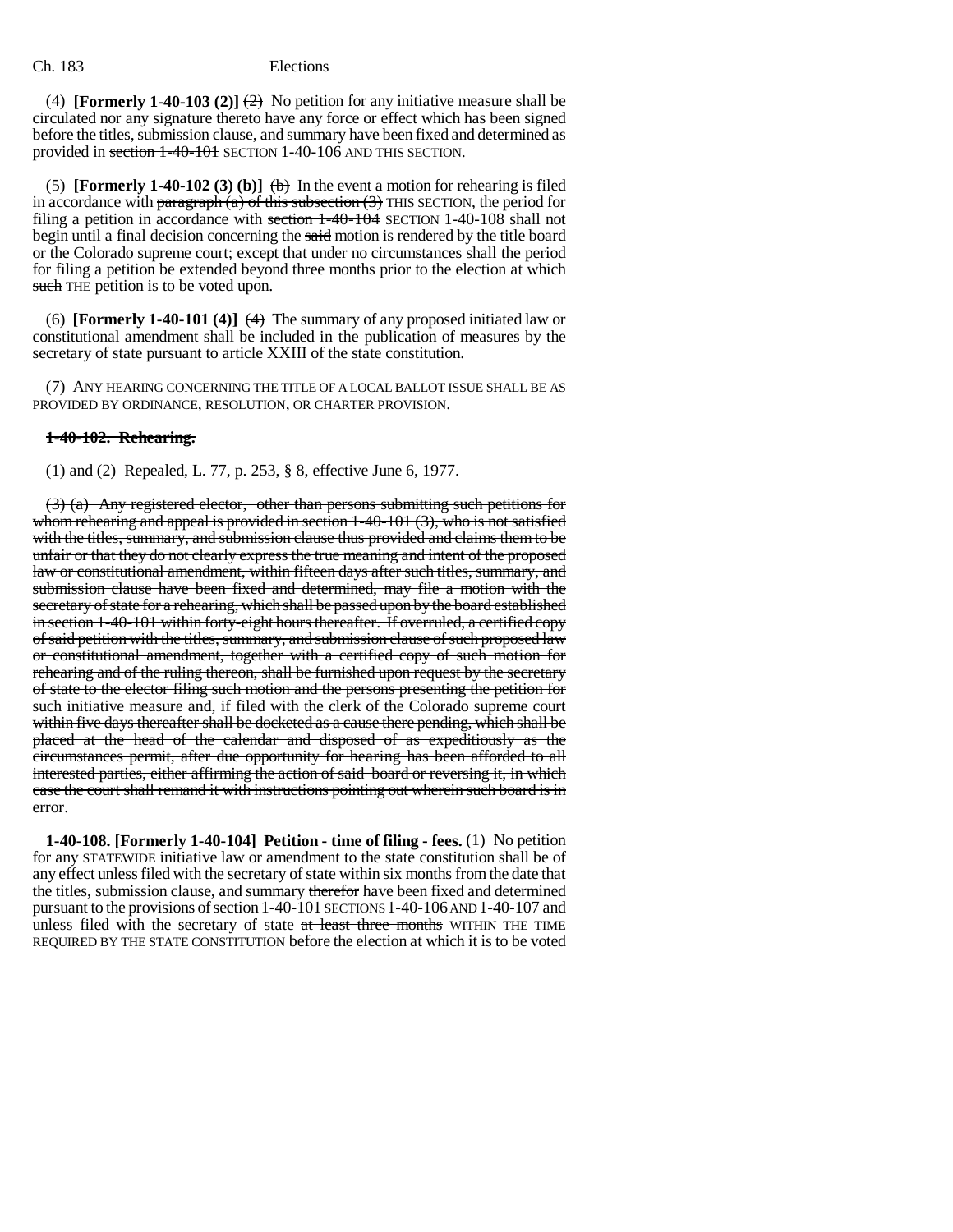upon. All filings under this section must be made by 3 p.m. on the day of filing.

(2) NO PETITION FOR ANY LOCAL MEASURE SHALL BE OF ANY EFFECT UNLESS FILED WITH THE DESIGNATED ELECTION OFFICIAL WITHIN SIX MONTHS FROM THE DATE THE TITLE IS SET.

**1-40-109. [Formerly 1-40-105] Signatures required.** (1) No petition for any initiated law or amendment to the state constitution shall be of any force or effect, nor shall said THE proposed law or amendment to the state constitution be submitted to the people of the state of Colorado for adoption or rejection at the polls, as is by law provided for, unless the petition for the submission of such THE initiated law or amendment to the state constitution is signed by registered electors in an amount equal to at least five percent of the total number of voters who cast votes for all candidates for the office of secretary of state at the preceding general election THE NUMBER OF ELECTORS REQUIRED BY THE STATE CONSTITUTION.

(2) Nothing in this section shall be construed to apply to the initiative and referendum powers reserved to the legal voters of every city, town, and municipality as to all local, special, and municipal legislation of every character in or for their legislative municipalities. EXCEPT AS PROVIDED IN SECTIONS 1-40-127 AND 1-40-128, AND UNLESS OTHERWISE PROVIDED BY STATUTE, CHARTER, ORDINANCE, OR RESOLUTION, A PETITION TO SUBMIT A LOCAL BALLOT ISSUE AT THE NEXT ELECTION SHALL BE SIGNED BY THE CONSTITUTIONALLY-SPECIFIED PERCENTAGE OF THE REGISTERED ELECTORS OF THE LOCAL GOVERNMENT REGISTERED ON THE DATE THE FORM OF THE PETITION IS APPROVED BY THE DESIGNATED ELECTION OFFICIAL, AND THE PETITION SHALL BE FILED WITH THE DESIGNATED ELECTION OFFICIAL AT LEAST NINETY DAYS PRIOR TO THE DATE OF THE ELECTION.

(3) ANY PERSON WHO IS A REGISTERED ELECTOR MAY SIGN A PETITION FOR ANY STATEWIDE OR LOCAL BALLOT ISSUE FOR WHICH THE ELECTOR IS ELIGIBLE TO VOTE.

**1-40-110.** [Formerly 1-40-106 (1)] Warning - ballot title. (1)  $\left(\frac{\alpha}{2}\right)$  At the top of each page of every initiative or referendum petition section shall be printed, in a form as prescribed by the secretary of state DESIGNATED ELECTION OFFICIAL, the following:

## **"WARNING: IT IS AGAINST THE LAW:**

**For anyone to sign any initiative or referendum petition with any name other than his or her own or to knowingly sign his or her name more than once for the same measure or to knowingly sign such A petition when not a registered elector WHO IS ELIGIBLE TO VOTE ON THE MEASURE.**

 **DO NOT SIGN THIS PETITION UNLESS YOU ARE A REGISTERED ELECTOR AND ELIGIBLE TO VOTE ON THIS MEASURE. TO BE A REGISTERED ELECTOR, YOU MUST BE A CITIZEN OF COLORADO AND REGISTERED TO VOTE.**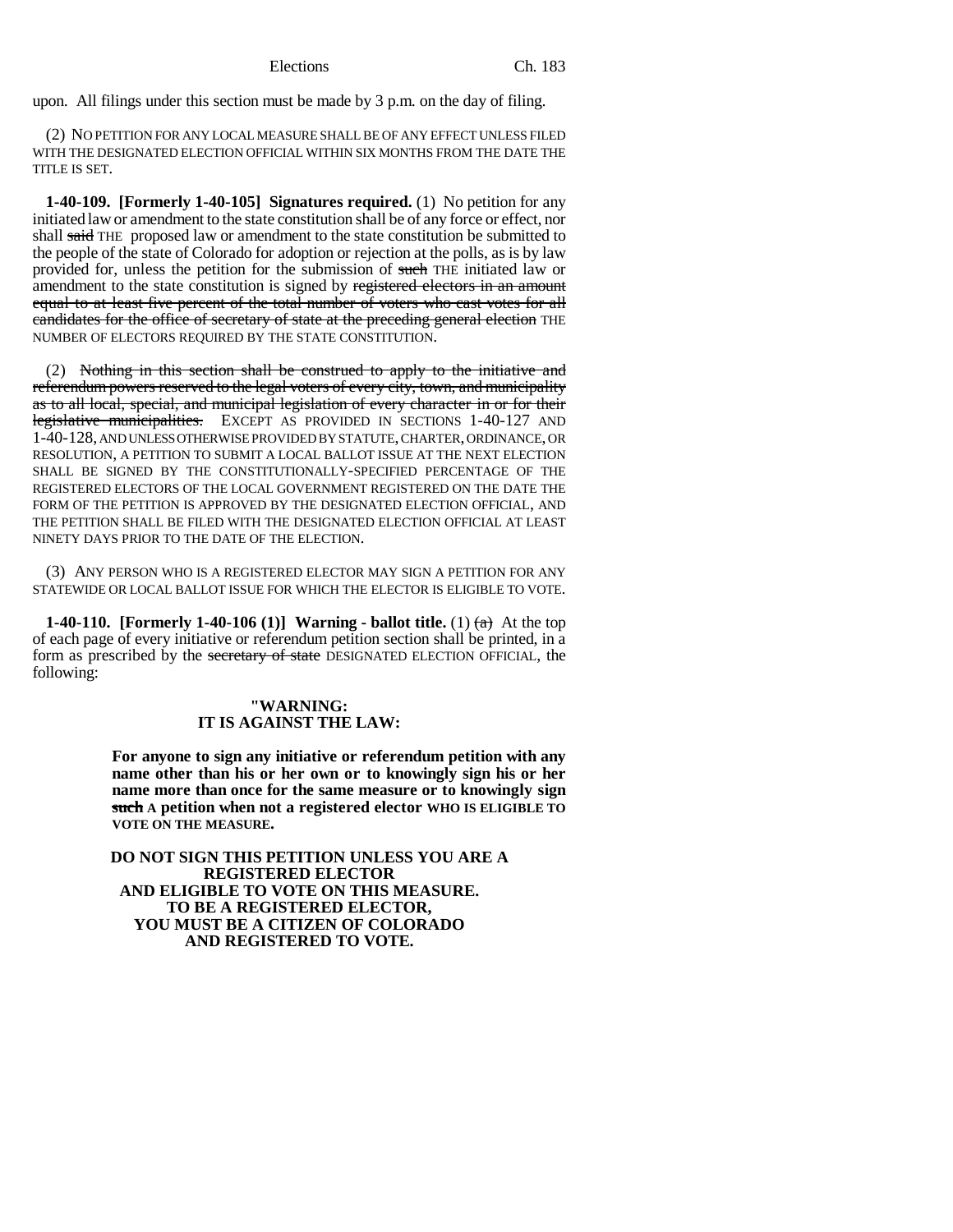### **Do not sign this petition unless you have read or have had read to you the proposed initiative or referred measure or the summary of an initiated measure in its entirety and understand its meaning."**

 $\leftrightarrow$  (2) The ballot title for the measure shall then be printed on each page following said THE warning.

**1-40-111.** [Formerly 1-40-106 (2)] Signatures - affidavits.  $\left(\frac{2}{(2)}\right)\left(\frac{1}{(4)}\right)$  Any initiative or referendum petition shall be signed only by registered electors WHO ARE ELIGIBLE TO VOTE ON THE MEASURE. Each registered elector shall sign his OR HER own signature and shall print his OR HER name, the address at which he OR SHE resides, including the street number and name, the city and town, the county, and the date of signing. Each registered elector signing a petition shall be encouraged by the circulator of such THE petition to sign such THE petition in black ink. In the event a registered elector is physically disabled or is illiterate and wishes to sign such THE petition, such THE elector shall sign or make his OR HER mark in the space so provided. Any person, but not a circulator, may assist the disabled or illiterate elector in completing the remaining information required by this  $\frac{1}{2}$  paragraph (a) SUBSECTION (1). The person providing assistance shall sign his OR HER name and address and shall state that such assistance was rendered GIVEN to the disabled or illiterate elector.

 $\left(\frac{b}{b}\right)$  (2) To each petition section shall be attached a signed, notarized, and dated affidavit executed by the registered elector who circulated said THE petition section, which shall include his OR HER printed name, the address at which he OR SHE resides, including the street name and number, the city or town, and the county, AND the date he OR SHE signed the affidavit; THAT HE OR SHE HAS READ AND UNDERSTANDS THE LAWS GOVERNING THE CIRCULATION OF PETITIONS; that he OR SHE was a registered elector at the time the section of the petition was circulated and signed by the listed electors; that he OR SHE circulated the said section of the petition; that each signature thereon was affixed in his THE CIRCULATOR'S presence; that each signature thereon is the signature of the person whose name it purports to be; that to the best of his THE CIRCULATOR'S knowledge and belief each of the persons signing said THE petition section was, at the time of signing, a registered elector; and that he OR SHE has not paid or will not in the future pay and that he OR SHE believes that no other person has so paid or will pay, directly or indirectly, any money or other thing of value to any signer for the purpose of inducing or causing such signer to affix his OR HER signature to such THE petition. The secretary of state DESIGNATED ELECTION OFFICIAL shall not accept for filing any section of a petition which does not have attached thereto the notarized affidavit required by this section. Any signature added to a section of a petition after the said affidavit has been executed shall be invalid.

**1-40-112.** [Formerly 1-40-106 (3)] Circulators - requirements.  $(\text{3})$  (1) No section of a petition for any initiative or referendum measure shall be circulated by any person who is not a registered elector AND AT LEAST EIGHTEEN YEARS OF AGE at the time said THE section is circulated.

(2) (a) ALL CIRCULATORS WHO ARE NOT TO BE PAID FOR CIRCULATING PETITIONS CONCERNING BALLOT ISSUES SHALL DISPLAY AN IDENTIFICATION BADGE THAT INCLUDES THE WORDS "VOLUNTEERCIRCULATOR" IN BOLD-FACED TYPE WHICH IS CLEARLY LEGIBLE AND THE CIRCULATOR'S NAME.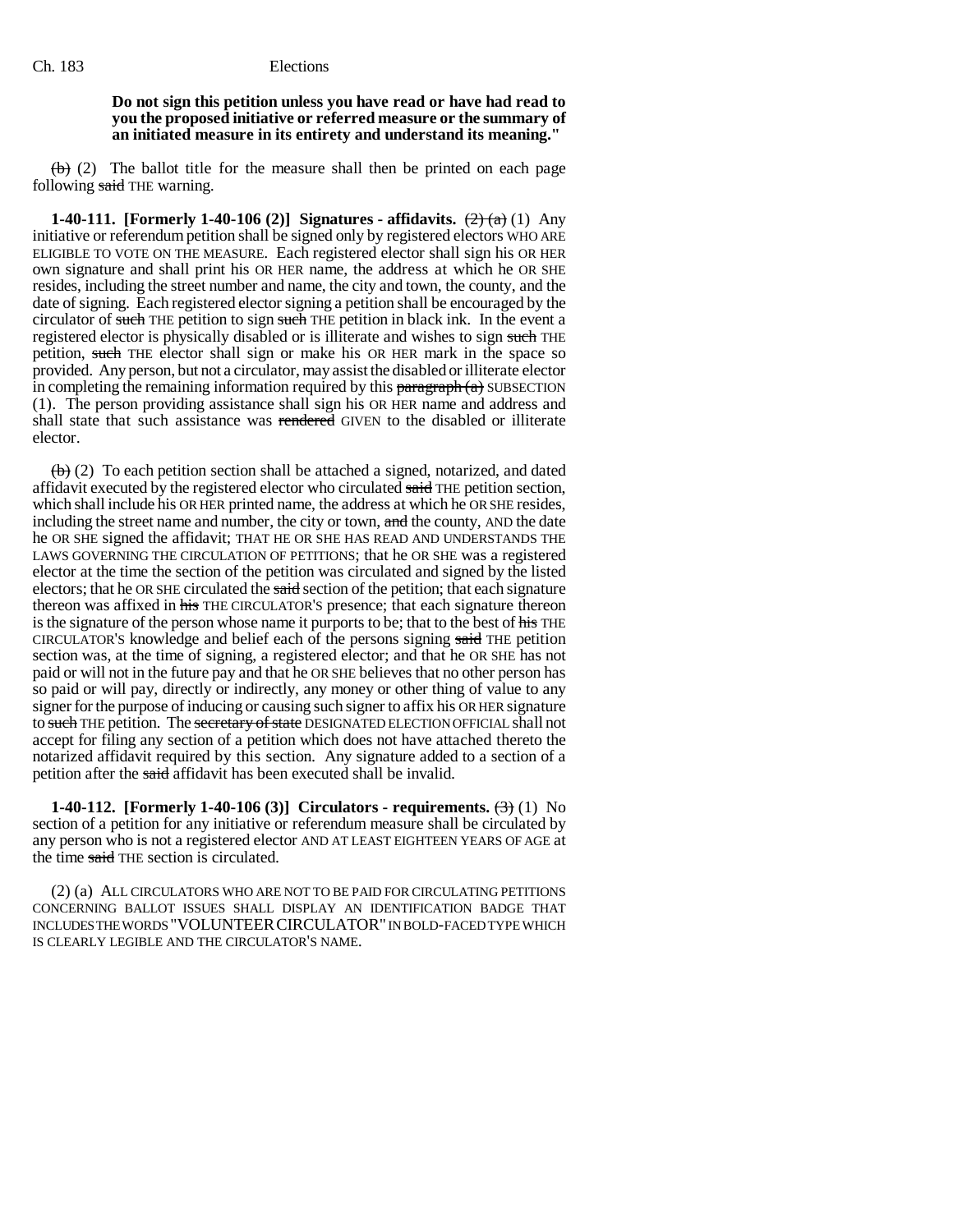(b) ALL CIRCULATORS WHO ARE TO BE PAID FOR CIRCULATING PETITIONS CONCERNING BALLOT ISSUES SHALL DISPLAY AN IDENTIFICATION BADGE THAT INCLUDES THE WORDS "PAID CIRCULATOR" IN BOLD-FACED TYPE WHICH IS CLEARLY LEGIBLE, THE CIRCULATOR'S NAME, AND THE NAME AND TELEPHONE NUMBER OF THE INDIVIDUAL EMPLOYING THE CIRCULATOR.

**1-40-113. [Formerly 1-40-107] Form - representatives of signers.** (1) Each section of a petition shall be printed on a form as prescribed by the secretary of state DESIGNATED ELECTION OFFICIAL. and No petition shall be printed, published, or otherwise circulated unless it is in such THE form AND THE FIRST PRINTER'S PROOF OF THE PETITION HAVE BEEN APPROVED BY THE DESIGNATED ELECTION OFFICIAL. Each petition SECTION shall designate by name and MAILING address not less than three nor more than five TWO persons who shall represent the signers thereof in all matters affecting the same. The secretary of state DESIGNATED ELECTION OFFICIAL shall assure that the petition contains only the matters required by this article and contains no extraneous material. All such petitions SECTIONS OF ANY PETITION shall be prenumbered serially, and the circulation of any petition SECTION described by this article by any medium other than personally by a circulator is prohibited. Any petition SECTION which fails to conform to the requirements of this article or is circulated in a manner other than that permitted in this article shall be invalid.

(2) Any disassembly of a section of the petition which has the effect of separating the affidavits from the signatures shall render that section of the petition invalid and of no force and effect.

(3) Prior to the time of filing, the persons designated in the petition to represent the signers shall bind the sections of the petition in convenient volumes consisting of one hundred sections of the petition if one hundred or more sections are available or, if less than one hundred sections are available to make a volume, consisting of all sections that are available. Each volume consisting of less than one hundred sections shall be so marked on the first page of the volume. However, any volume that contains more or less than one hundred sections, due only to the oversight of the designated representatives of the signers or their staff, shall not result in a finding of insufficiency of signatures therein. Each section of each volume shall include the affidavits required by section 1-40-106 SECTION 1-40-111 (2), together with the sheets containing the signatures accompanying the same. These bound volumes shall be filed with the secretary of state and kept by him as public records DESIGNATED ELECTION OFFICIAL.

**1-40-114. [Formerly 1-40-107.5] Petitions - not election materials - no bilingual language requirement.** The general assembly hereby determines that initiative petitions are not election materials or information covered by the federal "Voting Rights Act of 1965", and therefore are not required to be printed in any language other than English to be circulated in any county in Colorado.

**1-40-115. [Formerly 1-40-108] Ballot - voting - publication.** (1) Measures shall appear upon the official ballot by ballot title only. Measures submitted by the general assembly OR REFERRED BY ANY POLITICAL SUBDIVISION shall be listed first by letters, consecutively, in the order in which they were filed, and all measures submitted by the people shall be listed thereafter by numbers, consecutively, in the order in which they were filed PUBLISHED OR PRINTED. ALL MEASURES SUBMITTED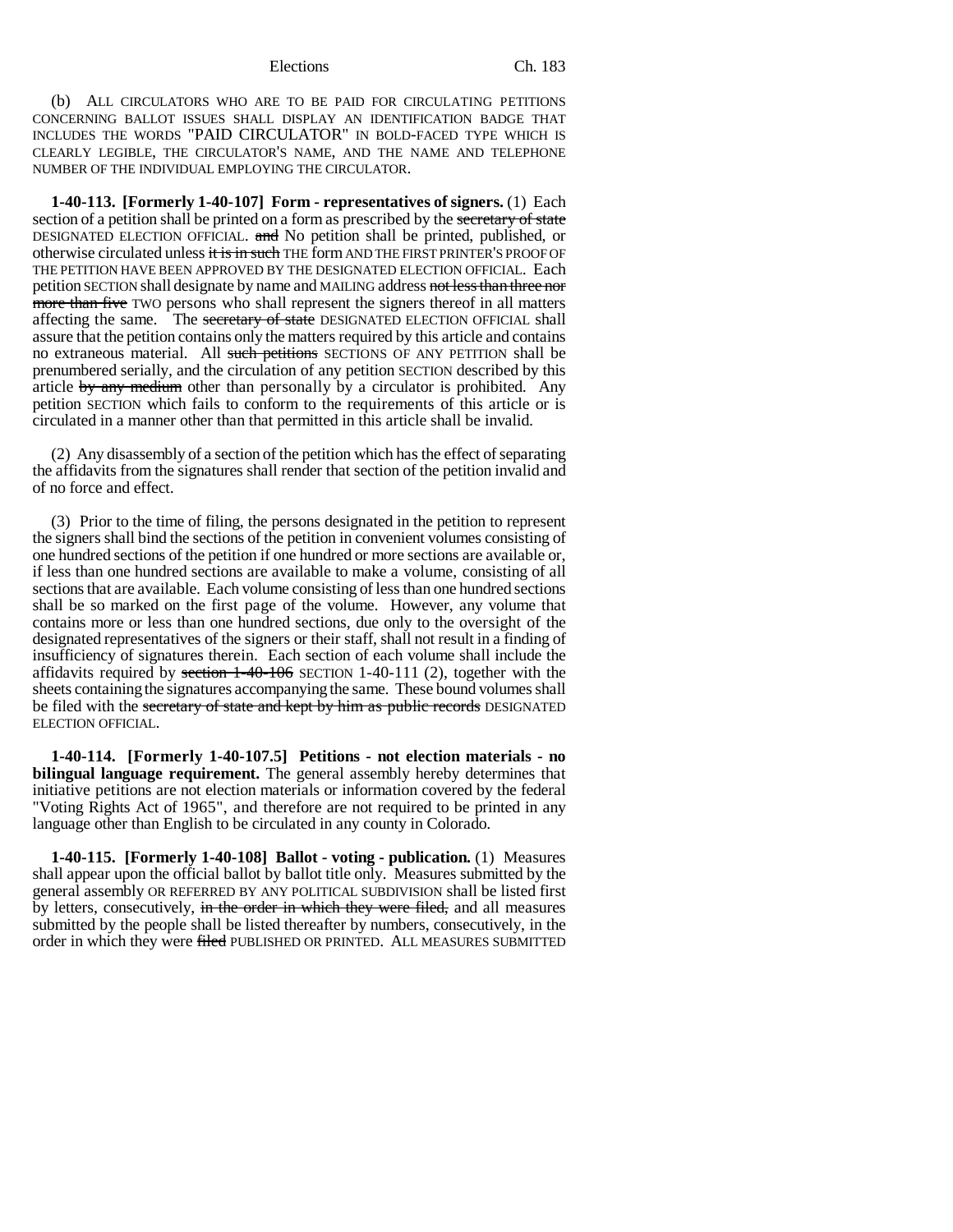BY THE GENERAL ASSEMBLY SHALL FOLLOW ALL STATEWIDE INITIATIVES, WHICH SHALL THEN BE FOLLOWED BY LOCAL BALLOT ISSUES AND THEN MEASURES REFERRED BY POLITICAL SUBDIVISIONS AND LOCAL BALLOT ISSUES.

(2) and they ALL BALLOT ISSUES shall be printed on the official ballot in that order, together with their respective letters and numbers prefixed in boldface BOLD-FACED type. Each ballot shall have the following explanation at the beginning of such measures: "Measures referred by the general assembly OR ANY POLITICAL SUBDIVISION are listed by letter, and measures initiated by the people are listed numerically. A `yes' vote on any measure is a vote in favor of changing constitutional or statutory law, and a `no' vote on any measure is a vote against changing constitutional or statutory law." Each ballot title shall appear on the official ballot but once and shall be separated from the other ballot titles next to it by heavy black lines and shall be followed by the words "yes" and "no" with blank spaces to the right and opposite the same as follows:

Measures referred by the general assembly OR ANY POLITICAL SUBDIVISION are listed by letter, and measures initiated by the people are listed numerically. A "yes" vote on any measure is a vote in favor of changing constitutional or statutory law, and a "no" vote on any measure is a vote against changing constitutional or statutory law.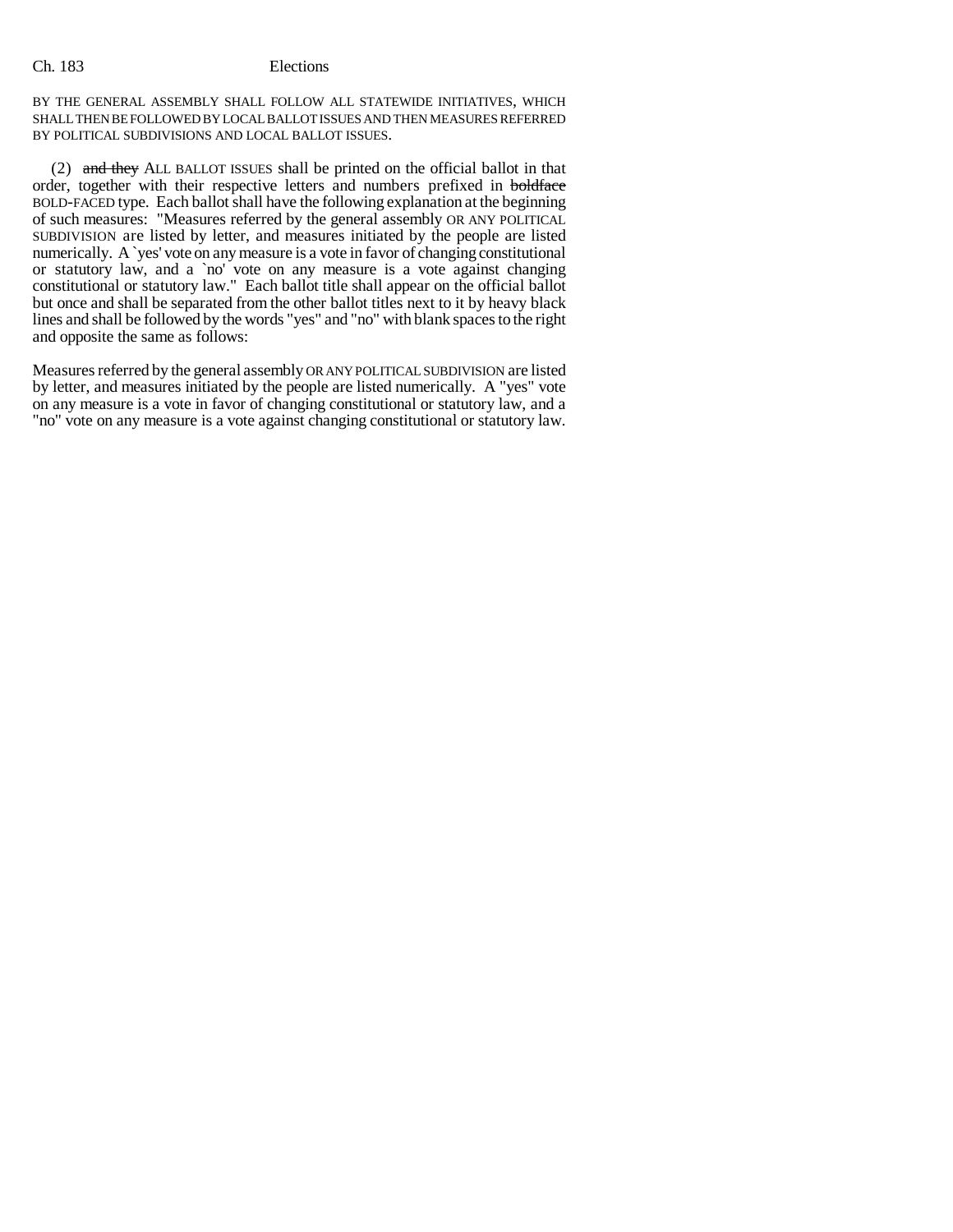### (HERE SHALL APPEAR THE BALLOT TITLE IN FULL)

\_\_\_\_\_\_\_\_\_\_\_\_\_\_\_\_\_\_\_\_\_\_\_\_\_\_\_\_\_\_\_\_\_\_\_\_\_\_\_\_\_\_\_\_\_\_\_\_\_\_\_\_\_\_\_\_\_\_\_\_\_\_\_\_

\_\_\_\_\_\_\_\_\_\_\_\_\_\_\_\_\_\_\_\_\_\_\_\_\_\_\_\_\_\_\_\_\_\_\_\_\_\_\_\_\_\_\_\_\_\_\_\_\_\_\_\_\_\_\_\_\_\_\_\_\_\_\_\_

YES NO

 $(2)$  (3) A voter desiring to vote for the measure shall make a cross mark  $(X)$  in the blank space to the right and opposite the word "yes"; a voter desiring to vote against the measure shall make a cross mark  $(X)$  in the blank space to the right and opposite the word "no"; and the votes so marked shall be counted accordingly. Any measure approved by the people of the state shall be printed with the acts of the next general assembly, and such THE amendment, ordinance, or measure approved by the people of any municipality OR OTHER POLITICAL SUBDIVISION shall be published as ordinances are published.

**1-40-116. [Formerly 1-40-109 (1) (a) and the first portion of 1-40-109 (1) (b) (I)] Verification - statewide issues - random sampling.** (1)  $\left(\frac{\bf{a}}{\bf{a}}\right)$  FOR STATEWIDE BALLOT ISSUES, each section of a petition to which there is attached an affidavit of the registered elector who circulated the petition that each signature thereon is the signature of the person whose name it purports to be and that to the best of the knowledge and belief of the affiant each of the persons signing such THE petition was at the time of signing a registered elector shall be prima facie evidence that the signatures thereon are genuine and true, that the petitions were circulated in accordance with the provisions of this article, and that the form of the petition is in accordance with this article.

 $\left(\frac{b}{b}\right)\left(\frac{f}{c}\right)$  (2) Upon submission of the petition, the secretary of state shall examine each name AND signature on the petition. The petition shall not be available to the public for a period of no more than twenty-one THIRTY calendar days for such THE examination. The secretary shall assure that the information required by section  $1-40-106$  SECTIONS 1-40-110 AND 1-40-111 is complete, that the information on each signature line was written by the person making the signature, AND that no signatures have been added to any sections of the petition after the affidavit required by section  $1-40-106$  (2) (b) SECTION 1-40-111 (2) has been executed.

(3) and that such person NO SIGNATURE SHALL BE COUNTED UNLESS THE SIGNER is a registered elector AND ELIGIBLE TO VOTE ON THE MEASURE. A person shall be deemed a registered elector if his THE PERSON'S name and address appear on the master voting list kept by the secretary of state at the time of signing the section of the petition. IN ADDITION, the secretary of state shall not count the signature of any person who is not a registered elector or whose information is not complete or was not completed by the elector or a person qualified to assist such THE elector. THE SECRETARY OF STATE MAY ADOPT RULES CONSISTENT WITH THIS SUBSECTION (3) FOR THE EXAMINATION AND VERIFICATION OF SIGNATURES.

(4) THE SECRETARY OF STATE SHALL VERIFY THE SIGNATURES ON THE PETITION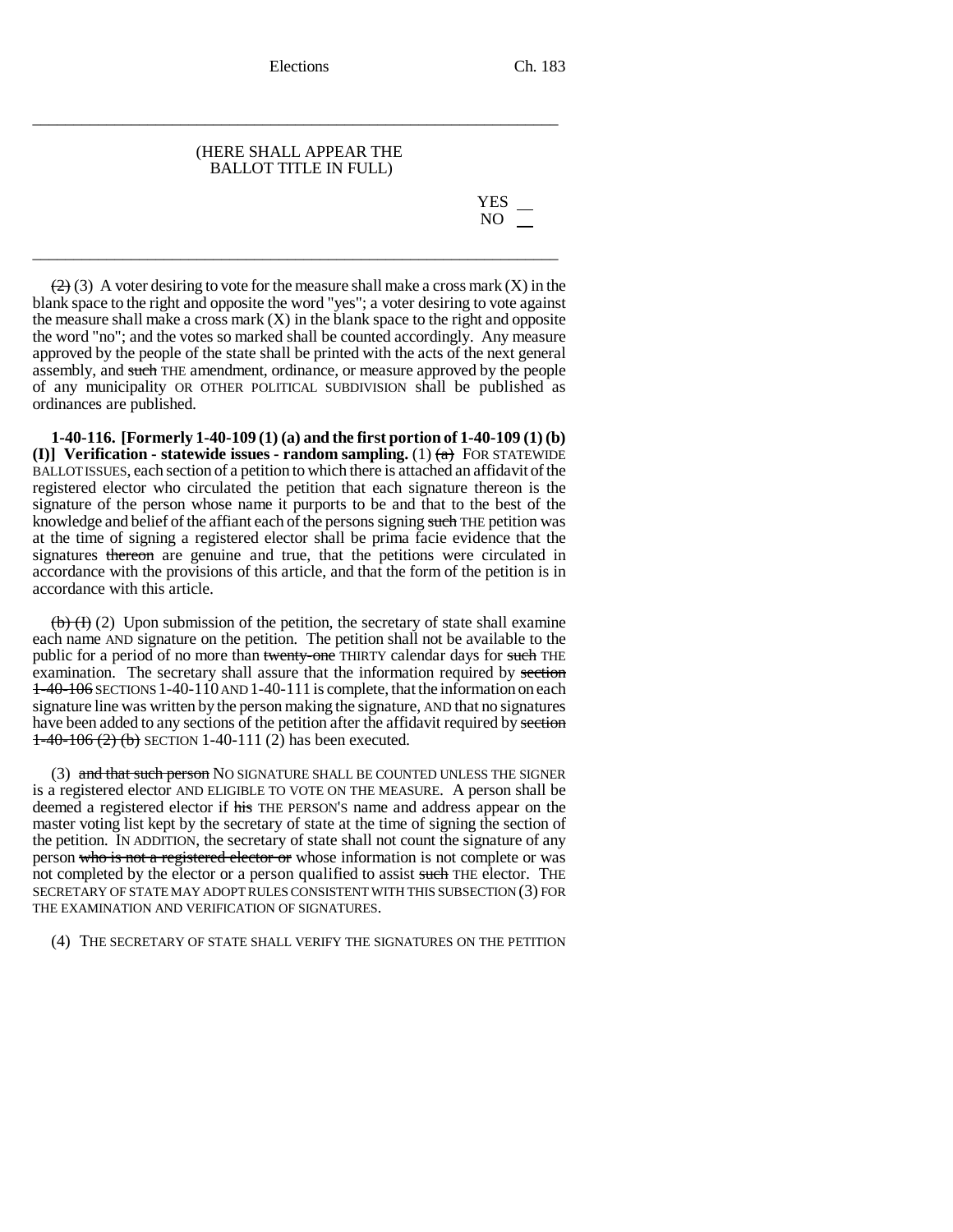BY USE OF RANDOM SAMPLING. THE RANDOM SAMPLE OF SIGNATURES TO BE VERIFIED SHALL BE DRAWN SO THAT EVERY SIGNATURE FILED WITH THE SECRETARY OF STATE SHALL BE GIVEN AN EQUAL OPPORTUNITY TO BE INCLUDED IN THE SAMPLE. THE SECRETARY OF STATE IS AUTHORIZED TO ENGAGE IN RULE-MAKING TO ESTABLISH THE APPROPRIATE METHODOLOGY FOR CONDUCTING SUCH RANDOM SAMPLE. THE RANDOM SAMPLING SHALL INCLUDE AN EXAMINATION OF NO LESS THAN FIVE PERCENT OF THE SIGNATURES, BUT IN NO EVENT LESS THAN FOUR THOUSAND SIGNATURES. IF THE RANDOM SAMPLE VERIFICATION ESTABLISHES THAT THE NUMBER OF VALID SIGNATURES IS NINETY PERCENT OR LESS OF THE NUMBER OF REGISTERED ELIGIBLE ELECTORS NEEDED TO FIND THE PETITION SUFFICIENT, THE PETITION SHALL BE DEEMED TO BE NOT SUFFICIENT. IF THE RANDOM SAMPLE VERIFICATION ESTABLISHES THAT THE NUMBER OF VALID SIGNATURES TOTALS ONE HUNDRED TEN PERCENT OR MORE OF THE NUMBER OF REQUIRED SIGNATURES OF REGISTERED ELIGIBLE ELECTORS, THE PETITION SHALL BE DEEMED SUFFICIENT. IF THE RANDOM SAMPLING SHOWS THE NUMBER OF VALID SIGNATURES TO BE MORE THAN NINETY PERCENT BUT LESS THAN ONE HUNDRED TEN PERCENT OF THE NUMBER OF SIGNATURES OF REGISTERED ELIGIBLE ELECTORS NEEDED TO DECLARE THE PETITION SUFFICIENT, THE SECRETARY OF STATE SHALL ORDER THE EXAMINATION AND VERIFICATION OF EACH SIGNATURE FILED.

**1-40-117. [Formerly the last portion of 1-40-109 (1) (b) (I) and 1-40-109 (1) (b) (II)] Statement of sufficiency - statewide issues.** (1) After examining the petition, the secretary of state shall issue a statement as to whether a sufficient number of valid signatures appears to have been submitted to certify the petition to the ballot.

(2) IF THE PETITION WAS VERIFIED BY RANDOM SAMPLE, THE STATEMENT SHALL CONTAIN THE TOTAL NUMBER OF SIGNATURES SUBMITTED AND WHETHER THE NUMBER OF SIGNATURES PRESUMED VALID WAS NINETY PERCENT OF THE REQUIRED TOTAL OR LESS OR ONE HUNDRED TEN PERCENT OF THE REQUIRED TOTAL OR MORE.

 $(H)$   $(A)$   $(3)$   $(a)$  If the secretary declares that the petition appears to have a sufficient number of valid signatures, the statement issued by the secretary shall specify the number of sufficient signatures. The secretary shall identify by section number and line number within such section those signatures found to be insufficient and the grounds for such insufficiency. Such information shall be kept on file for public inspection in accordance with paragraph (c) of this subsection (1). If the secretary declares that the petition appears not to have a sufficient number of valid signatures, the statement issued by the secretary shall specify the number of sufficient and insufficient signatures. The secretary shall identify by section number and line number within such THE section those signatures found to be insufficient and the grounds for such THE insufficiency. Such information shall be kept on file for public inspection in accordance with paragraph  $(e)$  of this subsection  $(1)$  SECTION 1-40-118.

 $(\overline{B})$  (b) In the event the secretary of state issues a statement declaring that a petition, having first been submitted with the required number of signatures, appears not to have a sufficient number of valid signatures, which statement shall be issued no later than twenty-one calendar days after the petition is filed with the secretary of state, a majority of persons representing the signers of the petition, as defined in section  $1-\overline{40-107}$   $\overline{(1)}$ , C.R.S., THE REPRESENTATIVES DESIGNATED BY THE PROPONENTS PURSUANT TO SECTION 1-40-104 may cure the insufficiency by filing an addendum to the original petition for the purpose of offering such number of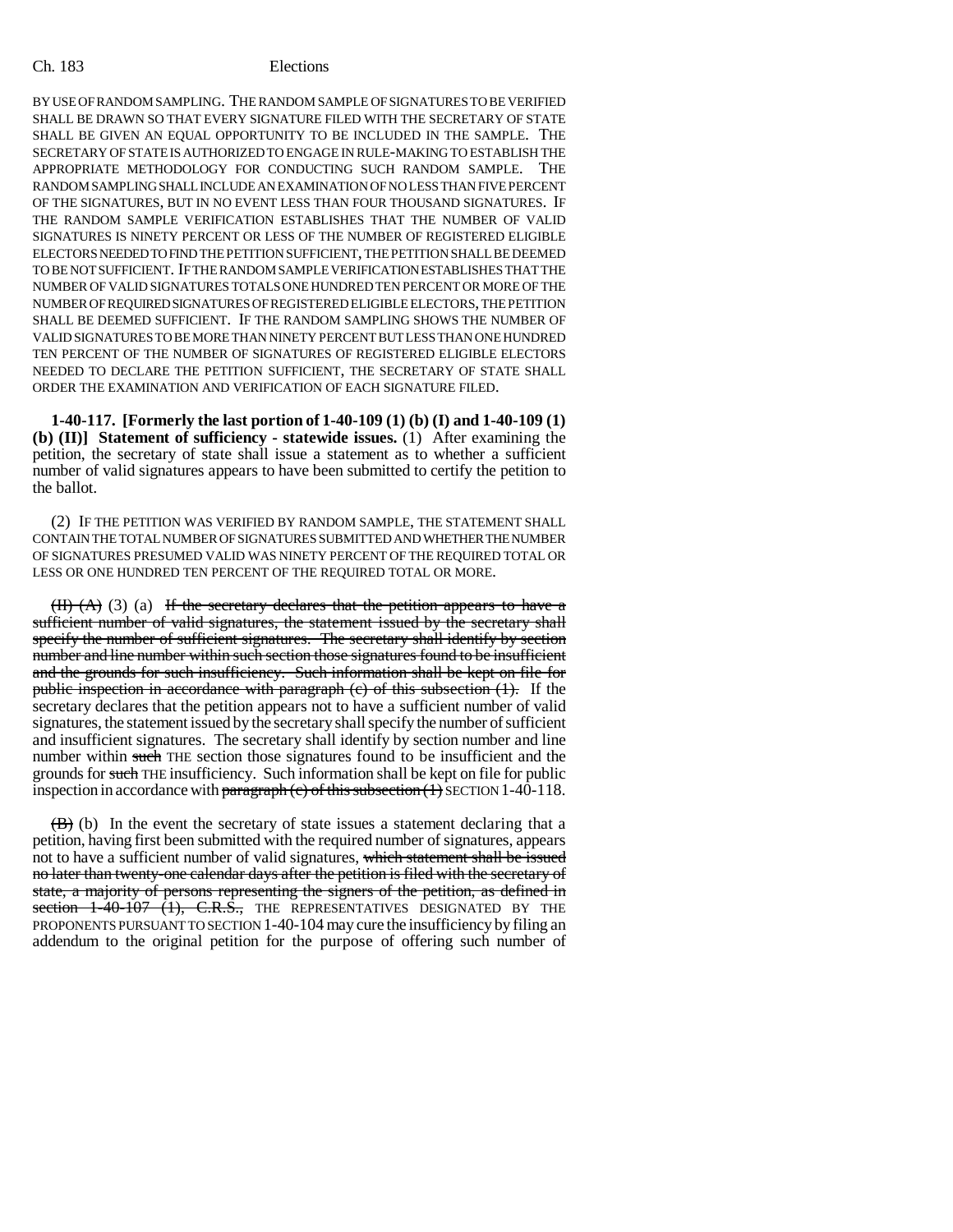additional signatures as will cure the insufficiency. No addendum offered as a cure shall be considered unless the addendum conforms to requirements for petitions outlined in section  $1-40-106$  and section  $1-40-107$  C.R.S., SECTIONS 1-40-110, 1-40-111, AND 1-40-113, and unless the addendum is filed with the secretary of state within the fifteen-day period after the insufficiency is declared and unless filed with the secretary of state at least three months WITHIN THE TIME REQUIRED BY THE STATE CONSTITUTION before the election at which the initiative petition is to be voted on. All filings under this  $sub-stbparagraph (B)$  PARAGRAPH (b) must SHALL be made by 3 p.m. on the day of filing. Upon submission of a timely filed addendum, the secretary of state shall examine each name signature on the petition in the manner provided for verifying original petitions in subparagraph (I) of this paragraph (b) ORDER THE EXAMINATION AND VERIFICATION OF EACH SIGNATURE ON THE ADDENDUM. The addendum shall not be available to the public for a period of up to ten calendar days for such examination. After examining the petition, the secretary of state shall, within ten calendar days, issue a statement as to whether the addendum cures the insufficiency found in the original petition.

**1-40-118.** [Formerly 1-40-109 (1) (c) and (1.6)] Protest. (c) (1) A protest in writing, under oath, together with three copies thereof, may be filed in the office DISTRICT COURT FOR THE COUNTY in which such THE petition has been filed by some registered elector, within thirty days after the secretary of state DESIGNATED ELECTION OFFICIAL issues a statement as to whether the petition has a sufficient number of valid signatures, which statement shall be issued no later than twenty-one THIRTY calendar days after the petition has been filed. If the secretary DESIGNATED ELECTION OFFICIAL fails to issue a statement within twenty-one THIRTY calendar days, the petition shall be deemed sufficient. During the period a petition is being examined by the secretary DESIGNATED ELECTION OFFICIAL for sufficiency, such THE petition shall not be available to the public; except that such period shall not exceed twenty-one THIRTY calendar days.

(2) IF THE DESIGNATED ELECTION OFFICIAL CONDUCTED A RANDOM SAMPLE OF THE PETITIONS AND DID NOT VERIFY EACH SIGNATURE, THE PROTEST SHALL SPECIFICALLY ALLEGE THE DEFECTS IN THE PROCEDURE USED BY THE DESIGNATED ELECTION OFFICIAL IN THE VERIFICATION OF THE PETITION OR THE GROUNDS FOR CHALLENGING INDIVIDUAL SIGNATURES. IF THE DESIGNATED ELECTION OFFICIAL VERIFIED EACH NAME ON THE PETITION SECTIONS, the protest shall set forth with particularity the grounds of such THE protest and the names or sections SIGNATURES protested. NO SIGNATURE MAY BE CHALLENGED WHICH IS NOT IDENTIFIED IN THE PROTEST BY SECTION NUMBER, LINE NUMBER, NAME, AND REASON WHY THE DESIGNATED ELECTION OFFICIAL IS IN ERROR. IF ANY PARTY IS PROTESTING THE FINDING OF THE DESIGNATED ELECTION OFFICIAL REGARDING THE REGISTRATION OF A SIGNER, THE PROTEST SHALL BE ACCOMPANIED BY AN AFFIDAVIT OF THE ELECTOR OR A COPY OF THE ELECTION RECORD OF THE SIGNER. If the secretary's determination that the signatures are insufficient is overruled by the district court, a protest, together with three copies thereof, may be filed by a registered elector within thirty days after such ruling. Upon receiving a protest, the officer with whom such petition is filed shall forthwith mail two copies of the protest and all exhibits to the designated representatives of the persons named in such petition at the addresses therein given, together with a notice fixing a time for hearing the protest not less than five nor more than twenty days after such notice is mailed. Pursuant to part 2 of article 72 of title 24, C.R.S., the secretary of state shall furnish a requesting protestor with a copy of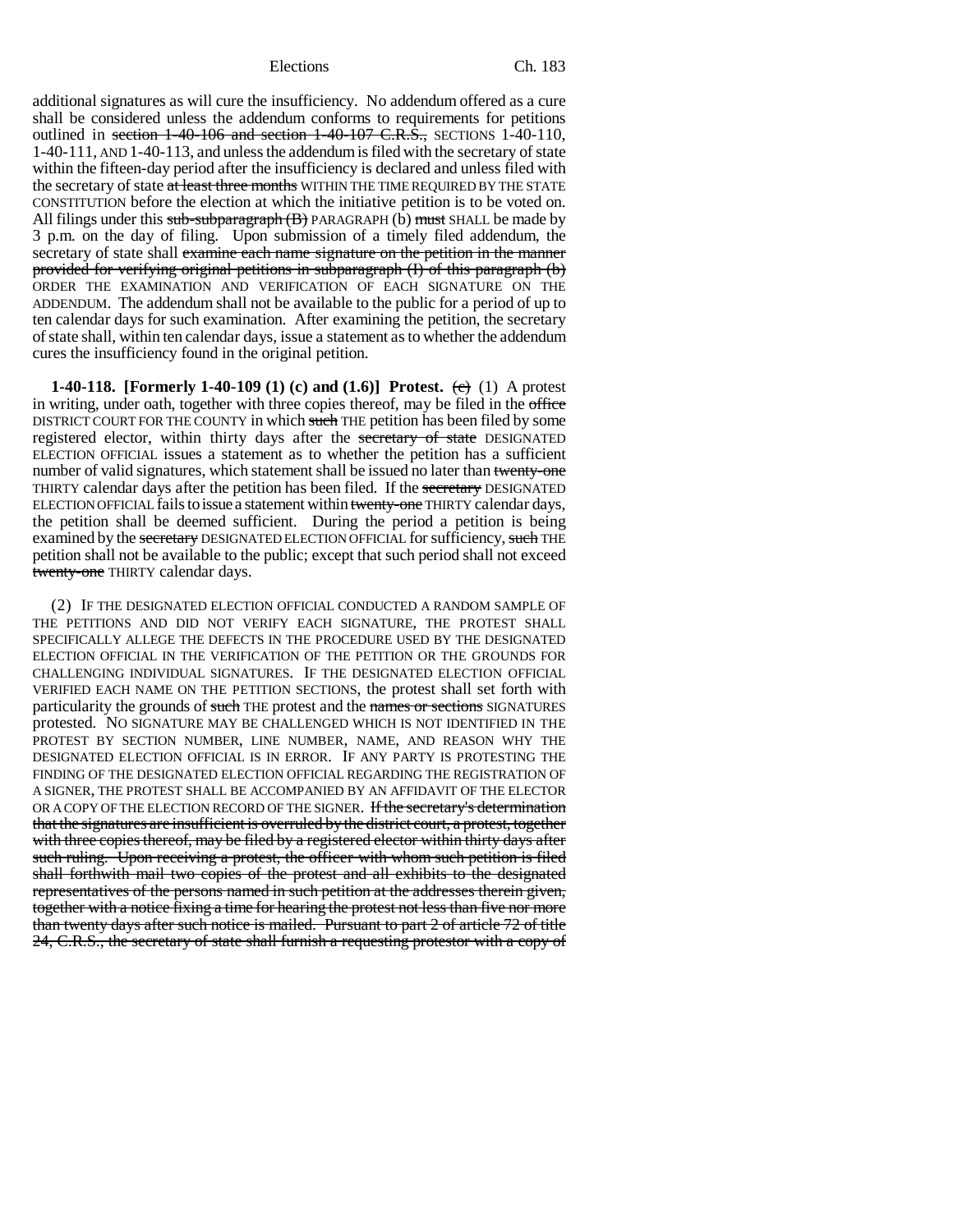the petitions filed pursuant to section 1-40-104 at a reasonable charge.

 $(1.6)$  (a) (3) Each county clerk and recorder or election commissioner DESIGNATED ELECTION OFFICIAL shall furnish a requesting protestor with a list of the registered electors in such county THE POLITICAL SUBDIVISION and shall charge a fee to cover the cost of furnishing such THE list.

 $(b)$  (4) The secretary of state shall furnish a requesting protestor with a list COMPUTER TAPE OR MICROFICHE LISTING of the names of all registered electors in the state and shall charge a fee which shall be determined and collected pursuant to section  $24-21-104$  (3), C.R.S., to cover the cost of furnishing such list THE LISTING.

(c) Repealed, L. 89, p. 329, § 16, effective June 10, 1989.

**1-40-119.** [Formerly 1-40-109 (2) (a)] Procedure for hearings.  $\left(\frac{2}{2}\right)$  (a) All records and hearings shall be public, and all testimony shall be under oath, and the officer with whom such petition is filed shall have the power to issue subpoenas to compel the attendance of witnesses and the production of documents. Upon failure of any witness to obey the subpoena, the officer may petition the district court, and, upon proper showing, the court may enter an order compelling the witness to appear and testify or produce documentary evidence. Failure to obey the order of court shall be punishable as a contempt of court. At any hearing held under this section ARTICLE, the party protesting the finding of the secretary of state DESIGNATED ELECTION OFFICIAL concerning the sufficiency of signatures shall have the burden of proof. Hearings shall be had as soon as is conveniently possible and must SHALL be concluded within thirty days after the commencement thereof, and the result of such hearings shall be forthwith certified to the designated representatives of the signers and to the protestors of such THE petition. The hearing shall be subject to the provisions of section 24-4-105, C.R.S. THE COLORADO RULES OF CIVIL PROCEDURE. except that, in the case of a conflict, the provisions of this article shall take precedence over said section. The finding as to the sufficiency of any petition may be reviewed by any state court of general jurisdiction in the county in which such petition is filed, but such review shall be had and determined forthwith, subject to the provisions for review under section 24-4-106, C.R.S. Upon application, the decision of such THE court thereon shall be reviewed by the Colorado supreme court.

**1-40-120. [Formerly 1-40-109 (2) (b) and (3)] Filing in federal court.** (b) In case a complaint has been filed with the federal district court on the grounds that a petition is insufficient due to failure to comply with any federal law, rule, or regulation, such THE petition may be withdrawn by  $\alpha$  majority of the TWO persons designated pursuant to section 1-40-107 (1) SECTION 1-40-104 to represent the signers of such THE petition and, within fifteen days after such THE court has issued its order in such THE matter, may be amended and refiled as an original petition. Nothing in this paragraph (b) SECTION shall prohibit the timely filing of a protest to any original petition, including one that has been amended and refiled. No person shall be entitled, pursuant to this section, to amend an amended petition.

(3) If the secretary declares that the petition appears not to have a sufficient number of valid signatures, such finding may be reviewed by any state court of general jurisdiction in the county in which such petition is filed.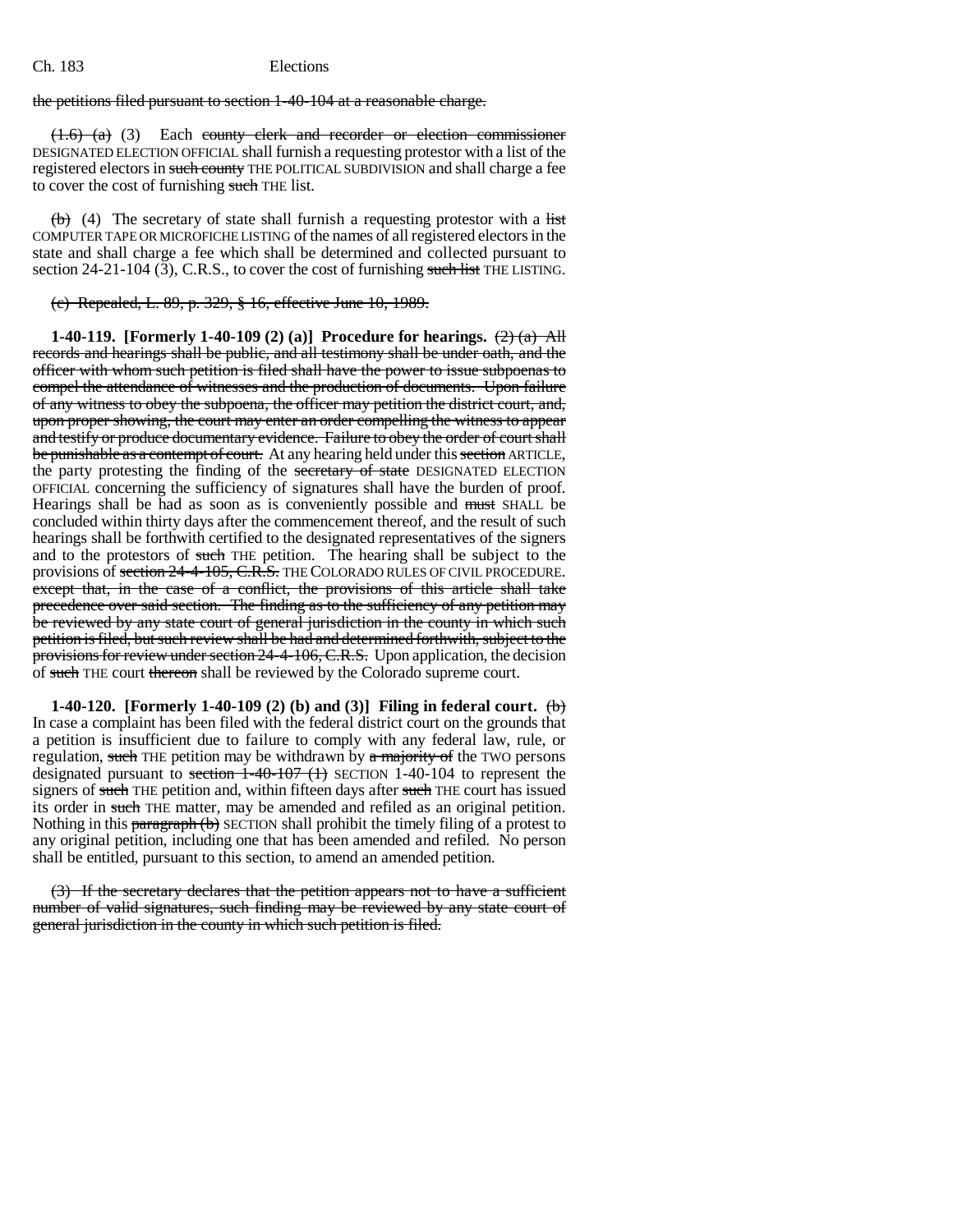**1-40-121. [Formerly 1-40-110] Receiving money to circulate petitions filing.** (1) The proponents of the petition shall file with the secretary of state OFFICIAL WHO RECEIVES FILINGS UNDER THE "CAMPAIGN REFORM ACT OF 1974" FOR THE ELECTION the name, and address, AND COUNTY OF VOTER REGISTRATION of all circulators who were paid to circulate any section of the petition, THE AMOUNT PAID PER SIGNATURE, AND THE TOTAL AMOUNT PAID TO EACH CIRCULATOR. The filing must SHALL be made at the same time the petition is filed with the secretary of state DESIGNATED ELECTION OFFICIAL. Any payment made to circulators is an expenditure under article 45 of this title.

(2) THE PROPONENTS OF THE PETITION SHALL SIGN AND FILE MONTHLY REPORTS WITH THE DESIGNATED ELECTION OFFICIAL, DUE TEN DAYS AFTER THE LAST DAY OF EACH MONTH IN WHICH PETITIONS ARE CIRCULATED ON BEHALF OF THE PROPONENTS BY PAID CIRCULATORS. MONTHLY REPORTS SHALL SET FORTH THE FOLLOWING:

(a) THE NAMES OF THE PROPONENTS;

(b) THE NAME AND THE RESIDENTIAL AND BUSINESS ADDRESSES OF EACH OF THE PAID CIRCULATORS;

(c) THE NAME OF THE PROPOSED BALLOT MEASURE FOR WHICH PETITIONS ARE BEING CIRCULATED BY PAID CIRCULATORS; AND

(d) THE AMOUNT OF MONEY PAID AND OWED TO EACH PAID CIRCULATOR FOR PETITION CIRCULATION DURING THE MONTH IN QUESTION.

**1-40-122. [Formerly 1-40-112] Certification of ballot titles.** (1) The secretary of state, at the time he THE SECRETARY OF STATE certifies to the county clerks CLERK AND RECORDER of the several counties EACH COUNTY the names of the candidates for state and district offices for general election, shall also certify to them the ballot titles and numbers of each initiated and referred measure theretofore filed in his THE office OF THE SECRETARY OF STATE to be voted upon at such election.

(2) ANY OTHER DESIGNATED ELECTION OFFICIAL WHO HAS CERTIFIED BALLOT TITLES SHALL COORDINATE WITH THE COUNTY CLERK AND RECORDER AND THE DESIGNATED ELECTION OFFICIAL OF ANY OTHER POLITICAL SUBDIVISION WHICH IS CONDUCTING A COORDINATED ELECTION AT WHICH MEASURES ARE TO BE SUBMITTED TO THE PEOPLE TO ASSURE THAT THE BALLOTS ARE COMPLETE AND THAT THE REQUIREMENTS OF THIS ARTICLE AS TO PUBLICATION AND PRINTING OF BALLOTS ARE MET.

**1-40-123. [Formerly 1-40-113] Counting of votes - effective date conflicting provisions.** The votes on all measures submitted to the people shall be counted and properly entered after the votes for candidates for office cast at the same election are counted and shall be counted, canvassed, and returned and the result determined and certified in the manner provided by law concerning other elections. The secretary of state or the officer who has certified the election shall, without delay, make and transmit to the governor or the appropriate official a certificate of election. The measure shall take effect from and after the date of the official declaration of the vote by proclamation of the governor or appropriate official, but not later than thirty days after the votes have been canvassed, as provided in section 1 of article V of the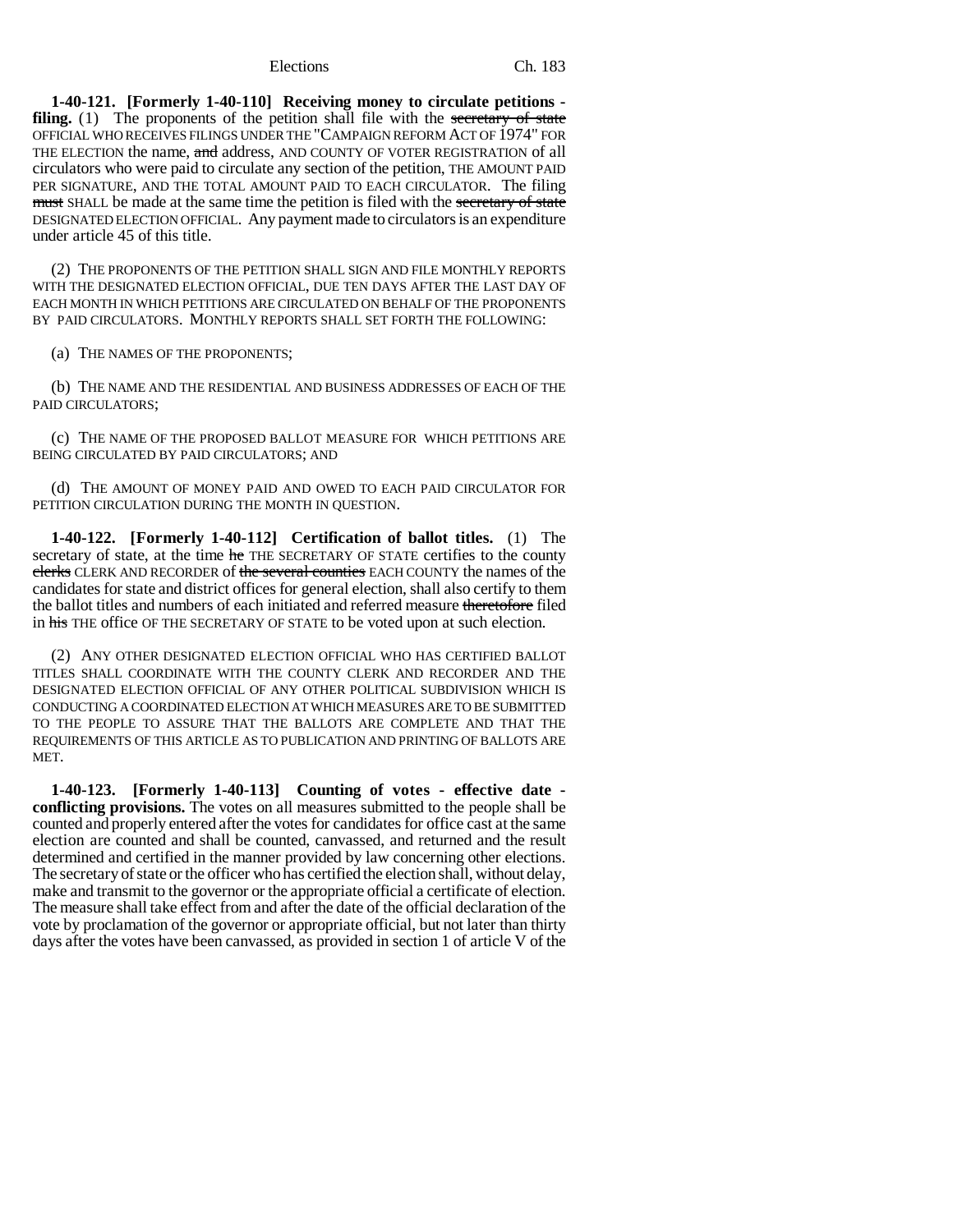state constitution. A majority of the votes cast thereon shall adopt any measure so submitted, and, in case of adoption of conflicting provisions, the one which receives the greatest number of affirmative votes shall prevail in all particulars as to which there is a conflict.

**1-40-124. [Formerly 1-40-114 (1) and (2)] Publication.** (1) FOR STATEWIDE ISSUES, the secretary of state shall cause to be published in two issues of every legal newspaper, as defined in sections 24-70-102 and 24-70-103 (1), C.R.S., 1973, AS REQUIRED BY THE STATE CONSTITUTION, compactly and without unnecessary spacing, a true copy of the title and text of each constitutional amendment, initiated or referred measure, or part of a measure to be submitted to the people with the number and form in which the ballot title thereof will be printed in the official ballot. The charge for such publication shall be at the newspaper's then effective current lowest bulk comparable or general rate charged. The publications shall be made at least one week apart and shall be not less than three weeks nor more than five weeks before any general election at which any constitutional amendment, initiated or referred measure, or part of a measure is to be submitted to the people. It is the duty of The secretary of state to SHALL provide all of the legal newspapers either complete slick proofs or mats of the title and text of the proposed constitutional amendment, initiated or referred measure, or part of a measure at least one week before the first publication date.

(2) Whenever the provisions of the initiative and referendum are applied to local and municipal affairs, the provisions of this section shall apply; except that the rate charged for publication shall be in accordance with section 24-70-107, C.R.S. 1973. The city or town clerk or other official designated by law to receive petitions DESIGNATED ELECTION OFFICIAL shall perform the duties specified in this section to be done by the secretary of state; except that the full text and title submitted to the legal newspapers shall be in such THE form as may be prescribed by the local official. The publication provided for in this subsection (2) shall be in two legal newspapers, if there are two, published within the municipality or local district POLITICAL SUBDIVISION in which the initiative or referendum vote is to be taken.

**1-40-125. Mailing to electors.** (1) THE REQUIREMENTS OF THIS SECTION SHALL APPLY TO ANY BALLOT ISSUE INVOLVING AN INCREASE IN TAXES OR DEBT FOR WHICH NOTICE IS REQUIRED TO BE MAILED PURSUANT TO SECTION  $20(3)$  (b) OF ARTICLE X OF THE STATE CONSTITUTION. A MAILING IS NOT REQUIRED FOR A BALLOT ISSUE THAT DOES NOT INVOLVE AN INCREASE IN TAXES OR DEBT PURSUANT TO SECTION 20 OF ARTICLE X OF THE STATE CONSTITUTION.

(2) FIFTEEN TO TWENTY-FIVE DAYS BEFORE A BALLOT ISSUE ELECTION, POLITICAL SUBDIVISIONS SHALL MAIL AT THE LEAST COST AND AS A PACKAGE WHERE DISTRICTS WITH BALLOT ISSUES OVERLAP, A TITLED NOTICE OR SET OF NOTICES ADDRESSED TO "ALL REGISTERED VOTERS" AT EACH ADDRESS OF ONE OR MORE ACTIVE REGISTERED ELECTORS. EXCEPT FOR VOTER-APPROVED ADDITIONS, NOTICES SHALL INCLUDE ONLY:

(a) THE ELECTION DATE, HOURS, BALLOT TITLE, TEXT, AND LOCAL ELECTION OFFICE ADDRESS AND TELEPHONE NUMBER;

(b) FOR PROPOSED DISTRICT TAX OR BONDED DEBT INCREASES, THE ESTIMATED OR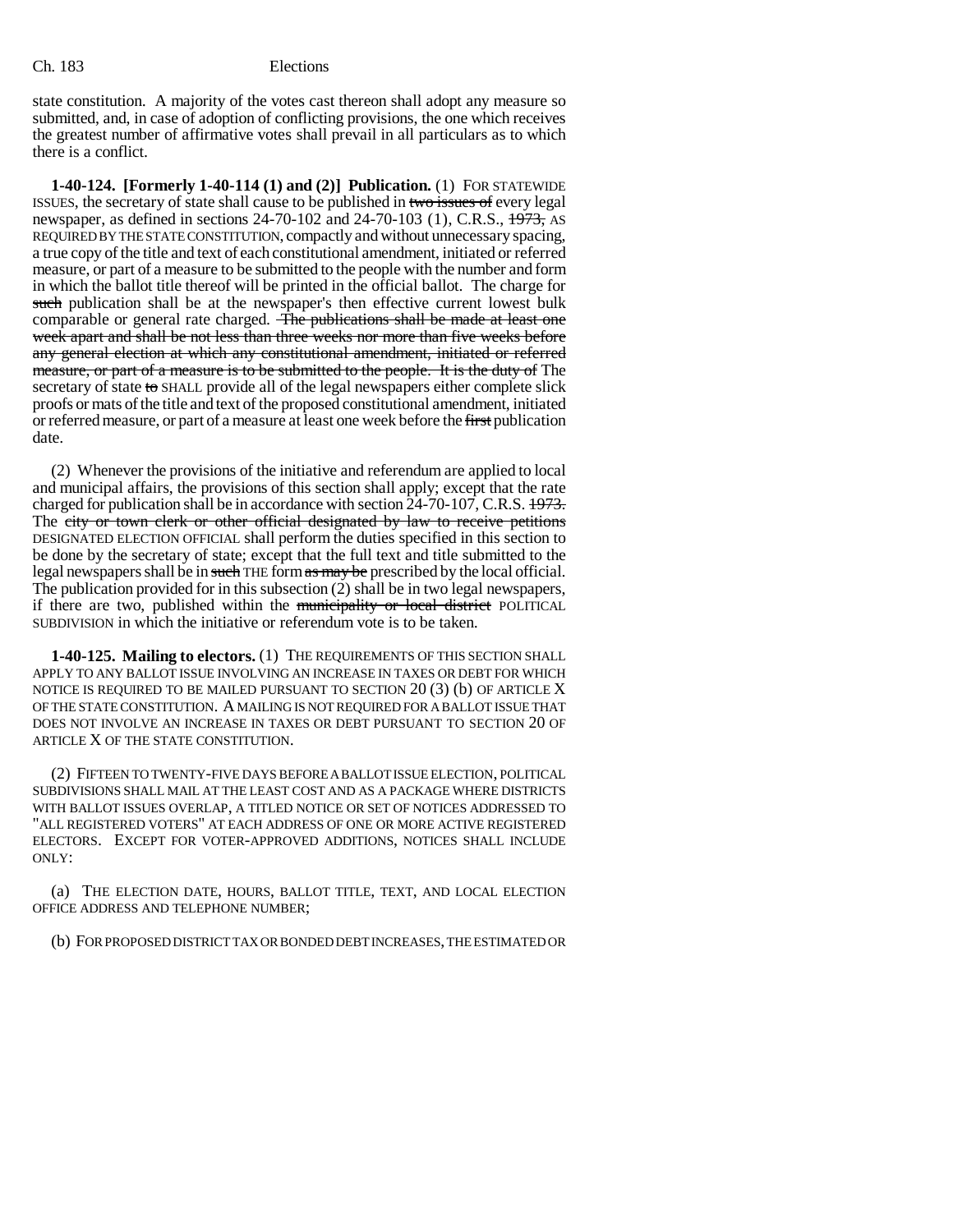ACTUAL TOTAL OF DISTRICT FISCAL YEAR SPENDING FOR THE CURRENT YEAR AND EACH OF THE PAST FOUR YEARS, AND THE OVERALL PERCENTAGE AND DOLLAR CHANGE;

(c) FOR THE FIRST FULL FISCAL YEAR OF EACH PROPOSED POLITICAL SUBDIVISION TAX INCREASE, DISTRICT ESTIMATES OF THE MAXIMUM DOLLAR AMOUNT OF EACH INCREASE AND OF DISTRICT FISCAL YEAR SPENDING WITHOUT THE INCREASE;

(d) FOR PROPOSED DISTRICT BONDED DEBT, ITS PRINCIPAL AMOUNT AND MAXIMUM ANNUAL AND TOTAL DISTRICT REPAYMENT COST, AND THE PRINCIPAL BALANCE OF TOTAL CURRENT DISTRICT BONDED DEBT AND ITS MAXIMUM ANNUAL AND REMAINING LOCAL DISTRICT REPAYMENT COST;

(e) TWO SUMMARIES, UP TO FIVE HUNDRED WORDS EACH, ONE FOR AND ONE AGAINST THE PROPOSAL, OF WRITTEN COMMENTS FILED WITH THE ELECTION OFFICER BY THIRTY DAYS BEFORE THE ELECTION. NO SUMMARY SHALL MENTION NAMES OF PERSONS OR PRIVATE GROUPS, NOR ANY ENDORSEMENTS OF OR RESOLUTIONS AGAINST THE PROPOSAL. PETITION REPRESENTATIVES FOLLOWING THESE RULES SHALL WRITE THIS SUMMARY FOR THEIR PETITION. THE ELECTION OFFICER SHALL MAINTAIN AND ACCURATELY SUMMARIZE ALL OTHER RELEVANT WRITTEN COMMENTS.

**1-40-126. [Formerly 1-40-114 (3)] Explanation of effect of "yes" or "no" vote included in notices provided by mailing or publication.** In any notice to electors provided by the secretary of state, whether by mailing or publication, there shall be included the following explanation preceding any information about individual measures: "A `yes' vote on any measure is a vote in favor of changing constitutional or statutory law, and a `no' vote on any measure is a vote against changing constitutional or statutory law."

**1-40-127. [Formerly 1-40-115] Ordinances - effective, when - referendum.** (1) No ordinance, resolution, or franchise passed by the legislative body of any city or town shall take effect before thirty days after its final passage and publication, except an ordinance calling a special election or necessary to the immediate preservation of the public peace, health, or safety, and not then unless the ordinance states in a separate section the reasons why it is thus necessary and unless it receives the affirmative vote of three-fourths of all the members elected to such THE legislative body taken by ayes and noes. If within said thirty days after final publication of the ordinance a petition is filed with the city or town clerk or other election officer DESIGNATED ELECTION OFFICIAL, signed by AT LEAST FIVE PERCENT OF THE registered electors equal in number to at least five percent of the total number of electors of the city or town registered on the date the form of the petition is approved by the elerk, DESIGNATED ELECTION OFFICIAL pursuant to sections  $1-40-107(1)$  and  $1-40-117(2)$ , protesting against such THE ordinance or any part thereof taking effect, such THE ordinance or part thereof so protested against shall thereupon be suspended from taking NOT TAKE effect, and such THE legislative body shall immediately reconsider the same ORDINANCE. The town clerk or other election officer DESIGNATED ELECTION OFFICIAL shall grant a fifteen-day extension to the petitioners to secure the necessary signatures if within said THE thirty days the organizers of the petition effort file with the town clerk or other election officer DESIGNATED ELECTION OFFICIAL the following:

(a) A list of  $f$ ive TWO persons who represent the petition effort;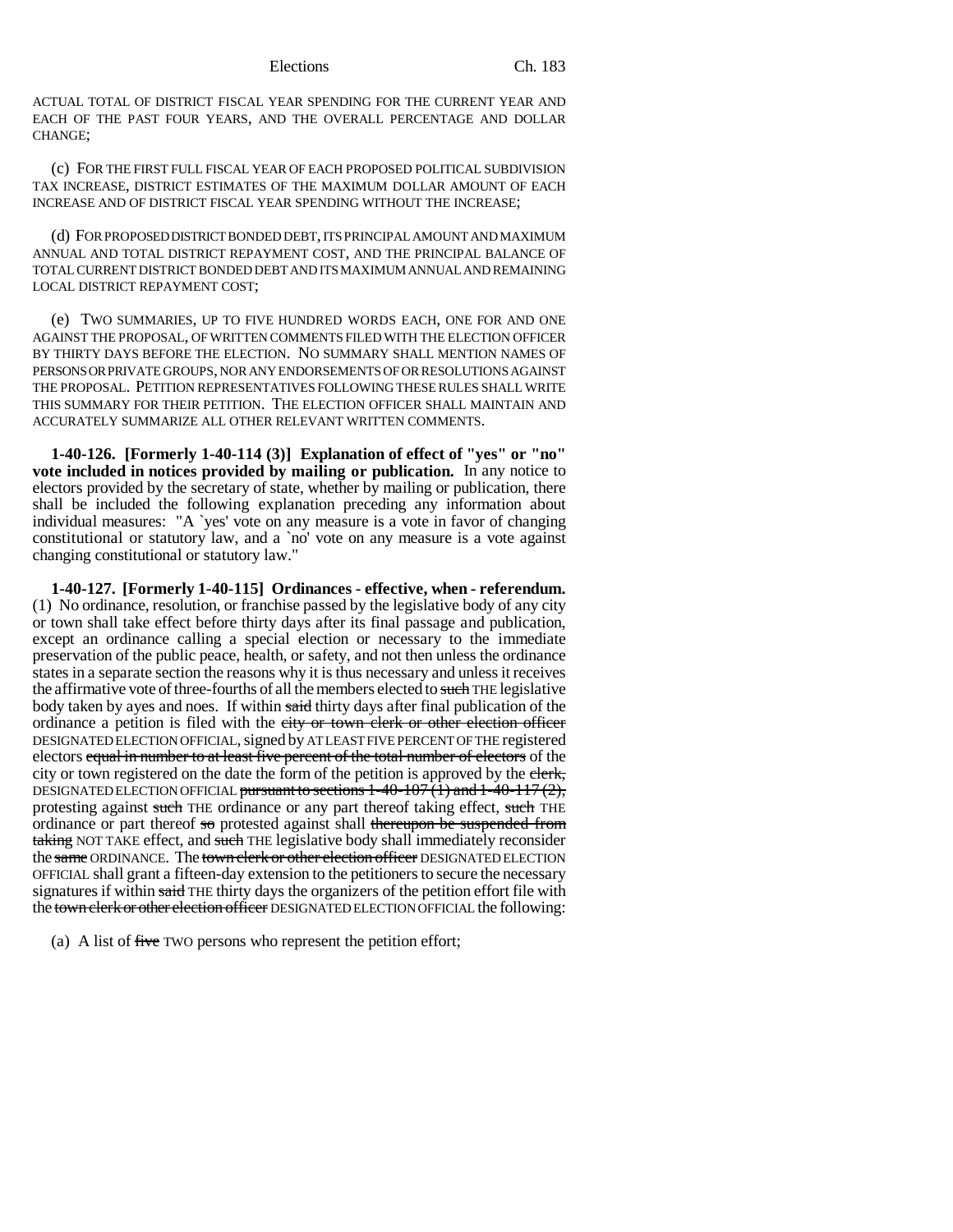(b) A copy of the petition of referendum; and

(c) A statement of intent, signed by the five TWO organizers, to file the necessary signatures within the extended time.

(2) If the ordinance or any part thereof is not repealed, the legislative body shall forthwith publish the same MEASURE as other ordinances are published if no publication has theretofore been made and shall submit the same MEASURE to a vote of the registered electors at a regular or special election held not less than sixty days and not more than one hundred fifty days after the date the petition is filed UNLESS OTHERWISE REQUIRED BY THE STATE CONSTITUTION. The ordinance or part thereof shall not take effect unless a majority of the registered electors voting thereon ON THE MEASURE at such THE election vote in favor thereof OF THE MEASURE.

**1-40-128. [Formerly 1-40-116 (1)] Ordinances, how proposed - conflicting measures.** (1) Any proposed ordinance may be submitted to the legislative body of any city or town by filing notice of such THE proposed ordinance with the city or town clerk or other DESIGNATED election official and, within one hundred eighty days after such THE notice, filing a petition therefor signed by AT LEAST FIVE PERCENT OF THE registered electors equal in number to at least five percent of the total number of electors of the city or town registered on the date the form of the petition is approved by the clerk DESIGNATED ELECTION OFFICIAL. pursuant to sections 1-40-107 (1) and  $1-40-117(2)$ . The proposed ordinance shall be adopted without alteration by such THE legislative body within twenty days after such THE petition is filed and, if vetoed by the mayor, shall be passed over his THE MAYOR'S veto within ten days after such THE veto; or the legislative body shall refer such THE proposed ordinance, in the form petitioned for, to the registered electors of the city or town.

**1-40-129. [Formerly 1-40-116 (2) and (3)] Voting on ordinances.** (2) (1) The vote by the registered electors on any ordinance proposed pursuant to this section SECTION 1-40-128 shall be at a regular or special election held not less than sixty days and not more than one hundred fifty days after the petition for such THE election is filed, UNLESS OTHERWISE REQUIRED BY THE STATE CONSTITUTION.

 $(3)$  (2) The legislative body shall cause such THE proposed ordinance, as well as those referred to a vote under section  $1-40-115$  SECTION 1-40-127, to be published as provided in section 1-40-114 SECTION 1-40-124. Alternative ordinances may be submitted at the same election, and, if two or more conflicting measures are approved by the people, the one which receives the greatest number of affirmative votes shall be adopted in all particulars as to which there is a conflict.

#### **1-40-117. Municipal initiative or referendum - duties of municipal clerks.**

(1) Repealed, L. 83, p. 373, § 5, effective July 1, 1983.

(2) In addition to any other sections of this article specifically made applicable, the requirements of sections 1-40-106 to 1-40-120 shall apply to any municipal initiative or referendum brought under this article, and the municipal clerk shall perform any duties required in such sections to be performed by the secretary of state and shall have the powers granted to the secretary of state in such sections.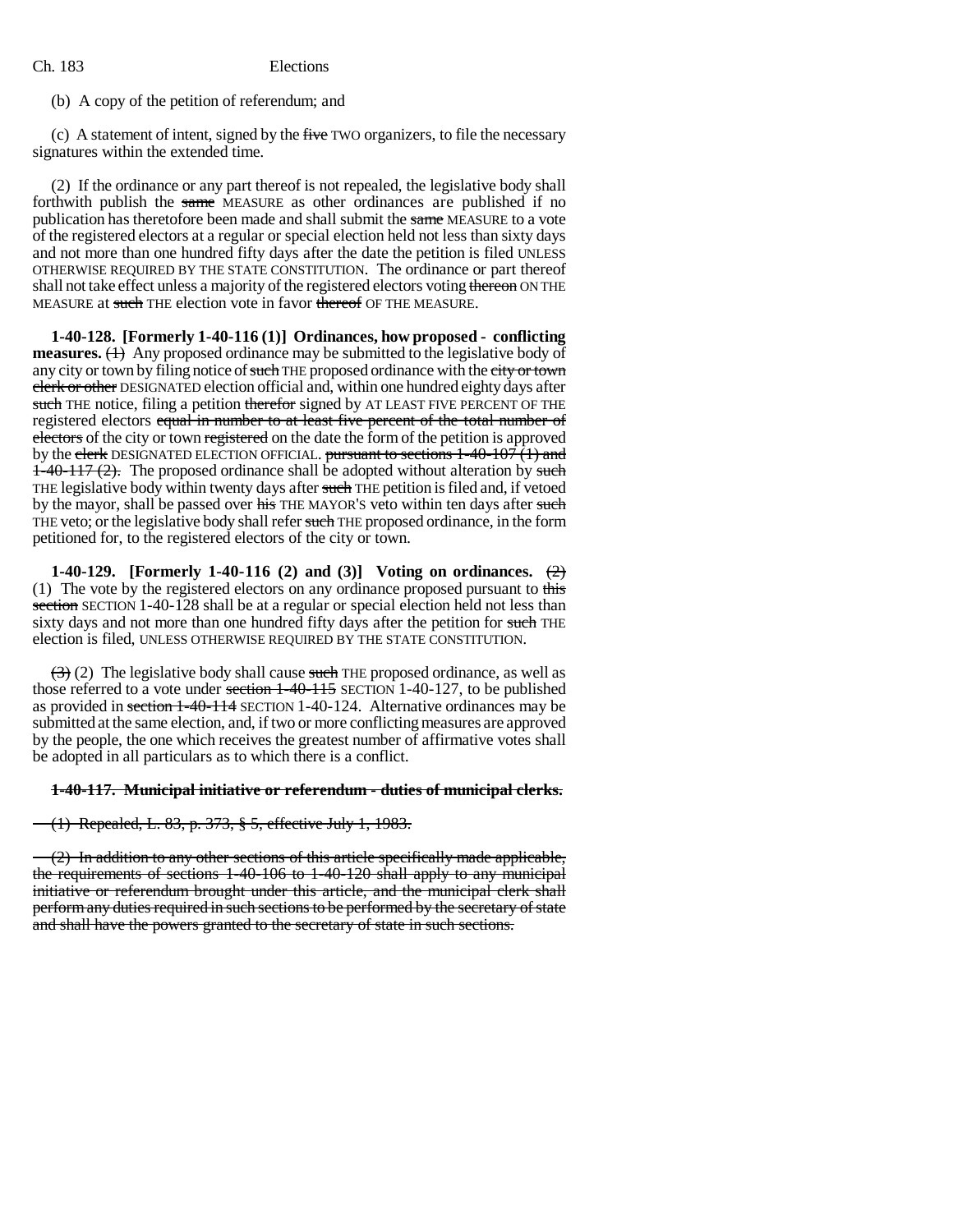### **1-40-130. [Formerly 1-40-118] Unlawful acts - penalty.** (1) Every person who is a registered elector may sign a petition.

 $(2)$  It is unlawful:

(a) For any person willfully and knowingly to circulate or cause to be circulated or sign or procure to be signed any petition bearing the name, device, or motto of any person, organization, association, league, or political party, or purporting in any way to be endorsed, approved, or submitted by any person, organization, association, league, or political party, without the written consent, approval, and authorization of such THE person, organization, association, league, or political party;

(b) For any person to sign any name other than his OR HER own to any petition or knowingly to sign his OR HER name more than once for the same measure at one election;

(c) For any person to knowingly sign any petition who is not a registered elector at the time of signing the same;

(d) For any person to sign any affidavit as circulator without knowing or reasonably believing the statements made in such THE affidavit to be true;

(e) For any person to certify that an affidavit attached to a petition was subscribed or sworn to before him OR HER unless it was so subscribed and sworn to before him OR HER and unless such THE person so certifying is duly qualified under the laws of this state to administer an oath;

(f) For any officer or person to do willfully, or with another or others conspire, or agree, or confederate to do, any act which hinders, delays, or in any way interferes with the calling, holding, or conducting of any election permitted under the initiative and referendum powers reserved by the people in section 1 of article V of the state constitution or with the registering of electors therefor;

(g) For any officer to do willfully any act which shall confuse or tend to confuse the issues submitted or proposed to be submitted at any election, or refuse to submit any petition in the form presented for submission at any election;

(h) For any officer or person to violate willfully any provision of this article.

 $(3)$  (2) Any person, upon conviction of a violation of any provision of this section, shall be punished by a fine of not more than five hundred dollars, or by imprisonment for not more than one year in the county jail, or by both such fine and imprisonment.

**1-40-131. [Formerly 1-40-118.5] Tampering with initiative or referendum petition.** Any person who willfully destroys, defaces, mutilates, or suppresses any initiative or referendum petition or who willfully neglects to file or delays the delivery of the initiative or referendum petition or who conceals or removes any initiative or referendum petition from the possession of the person authorized by law to have the custody thereof, or who adds, amends, alters, or in any way changes the information on the petition as provided by the elector, or who aids, counsels, procures, or assists any person in doing any of said acts commits a misdemeanor and, upon conviction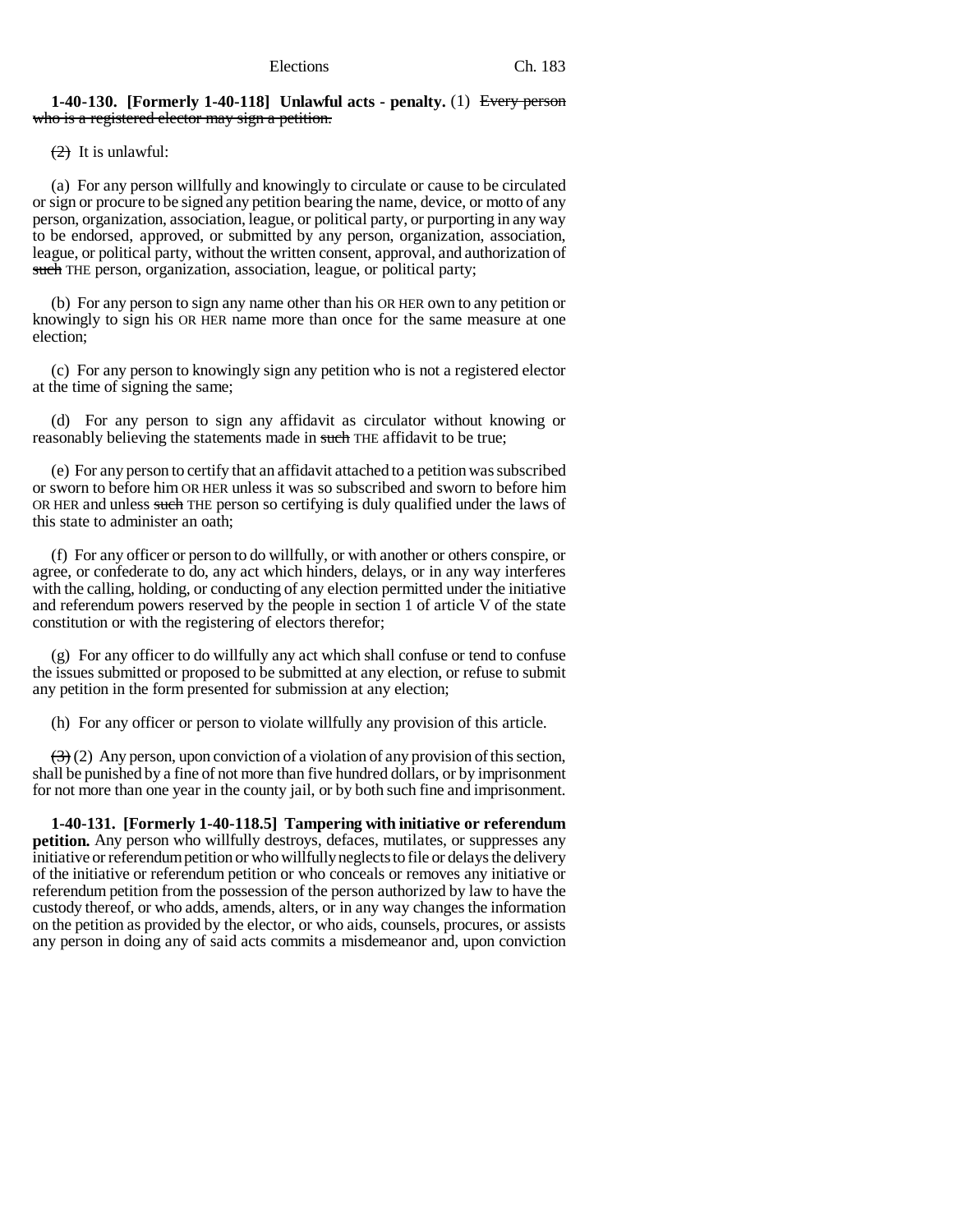thereof, shall be punished as provided in section 1-13-111. The language in this section shall not preclude a circulator from striking a complete line on the petition if said THE circulator believes the line to be invalid.

**1-40-132. [Formerly 1-40-119] Enforcement.** (1) The secretary of state is charged with the administration and enforcement of the provisions of this article relating to statewide initiated or referred measures and state constitutional amendments. The secretary of state shall have the authority to promulgate such rules as may be necessary to administer and enforce any provision of this article that relates to statewide initiated or referred measures and state constitutional amendments. The secretary of state may conduct a hearing, upon a written complaint by a registered elector, on any alleged violation of such THE provisions relating to the circulation of a petition, which may include but shall not be limited to the preparation or signing of an affidavit by a circulator. If the secretary of state, after the hearing, has reasonable cause to believe that there has been a violation of the provisions of this article relating to statewide initiated or referred measures and state constitutional amendments, he OR SHE shall notify the attorney general, who may institute a criminal prosecution. If a circulator is found to have violated any provision of this article or is otherwise shown to have made false or misleading statements relating to his OR HER section of the petition, such section of the petition shall be deemed void.

(2) THE DESIGNATED ELECTION OFFICIAL OF THE POLITICAL SUBDIVISION IN WHICH THE INITIATIVE OR REFERENDUM WAS FILED SHALL HAVE ALL OF THE AUTHORITY OF THE SECRETARY OF STATE IN THE ADMINISTRATION AND ENFORCEMENT OF THE PROVISIONS OF THIS ARTICLE. THE DESIGNATED ELECTION OFFICIAL SHALL NOT HAVE RULE-MAKING AUTHORITY. FURTHER, ANY VIOLATION OF THE PROVISIONS OF THIS ARTICLE RELATING TO LOCAL BALLOT ISSUES SHALL BE REFERRED TO THE DISTRICT ATTORNEY FOR THE DISTRICT IN WHICH THE POLITICAL SUBDIVISION IS LOCATED, WHICH DISTRICT ATTORNEY MAY INSTITUTE A CRIMINAL PROSECUTION.

**1-40-120. Frequency of elections - local initiative and referendum.** Notwithstanding any other provisions of sections 1-40-115 to 1-40-119 to the contrary, a city or town may consolidate all proposed ordinances and all ordinances, resolutions, or franchises protested against for submission to the registered electors of such city or town.

**1-40-133. Retention of petitions.** AFTER A PERIOD OF THREE YEARS FROM THE TIME OF SUBMISSION OF THE PETITIONS TO THE DESIGNATED ELECTION OFFICIAL, IF IT IS DETERMINED THAT THE RETENTION OF THE PETITIONS IS NO LONGER NECESSARY, THE DESIGNATED ELECTION OFFICIAL MAY DESTROY THE PETITIONS.

**SECTION 2.** 1-45-103 (7), Colorado Revised Statutes, 1980 Repl. Vol., as amended, is amended to read:

**1-45-103. Definitions.** As used in this article, unless the context otherwise requires:

(7) "Expenditure" means the payment, distribution, loan, or advance of any money or contribution in kind by any candidate, political committee, or agent of either for the purpose of influencing the passage or defeat of any issue or the nomination, retention, election, or defeat of any candidate and includes any payment made to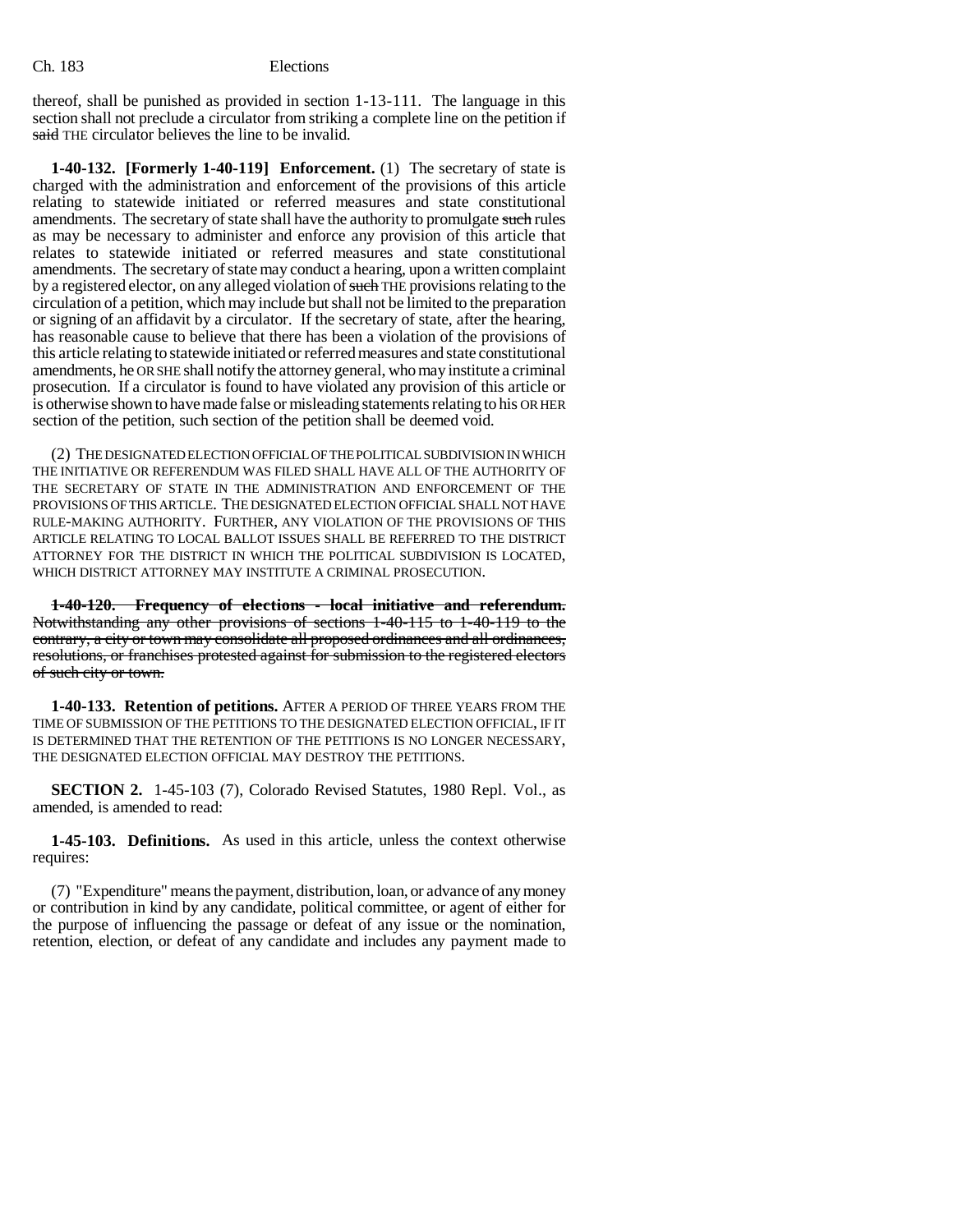circulators of initiative petitions pursuant to section  $1-40-110$  SECTION 1-40-121. "Expenditure" does not include services provided without compensation by any candidate or political committee or expenditures from the candidate's own funds for his personal or family activities. An expenditure occurs when the actual payment is made or when there is a contractual agreement and the amount is determined.

**SECTION 3.** 23-71-203 (2), Colorado Revised Statutes, 1988 Repl. Vol., as amended, is amended to read:

**23-71-203. Submission of plan for joining state system.** (2) (a) If the junior college board of trustees fails to submit a plan of dissolution on its own initiative within five years after May 27, 1967, the eligible electors of the junior college district may petition the board of trustees to submit a plan to the board. The petition shall be signed by at least five hundred eligible electors and shall be filed with the secretary of the junior college district. THE PETITION SHALL BE SIGNED BY AT LEAST FIVE PERCENT OF THE ELIGIBLE ELECTORS RESIDING WITHIN EACH COUNTY IN THE JUNIOR COLLEGE DISTRICT AND SHALL BE FILED WITH THE SECRETARY OF THE JUNIOR COLLEGE DISTRICT. The signatures need not all be on one sheet of paper, but each sheet shall contain an oath, subscribed to by the person circulating the sheet, that the signatures thereon are genuine. Each person signing the petition shall add to the signature the date of the signing and the elector's place of residence. TO THE EXTENT PRACTICABLE, THE PROVISIONS OF ARTICLE 40 OF TITLE 1, C.R.S., REGARDING CIRCULATION OF PETITIONS, ELECTOR INFORMATION AND SIGNATURES ON PETITIONS, AND AFFIDAVITS AND REQUIREMENTS OF CIRCULATORS OF PETITIONS SHALL APPLY TO PETITIONS UNDER THIS SECTION.

(b) Upon receipt of the petition, the secretary shall refer the petition to the junior college board of trustees. The board shall, without undue delay, determine if the petition has been signed by the requisite number of eligible electors RESIDING IN EACH COUNTY of the junior college district. If the petition is found to contain the requisite number of signatures, the board of trustees shall proceed to develop and submit to the board within ninety days a plan of dissolution in accordance with the provisions of subsection (1) of this section. If the petition does not contain the requisite number of signatures, the board of trustees shall make the determination by written resolution.

(c) IF A PETITION AND PLAN OF DISSOLUTION IS SUBMITTED PURSUANT TO THIS SECTION, AND DISSOLUTION OF THE JUNIOR COLLEGE DISTRICT IS EFFECTED BECAUSE OF REJECTION OR NONAPPROVAL OF THE PLAN, OR OTHERWISE, AT ANY STAGE OF THE PROCESS PROVIDED FOR BY SUBSECTION (1) OF THIS SECTION AND SECTION 23-71-204, NO FURTHER PETITION OR PLAN OF DISSOLUTION PURSUANT TO THIS SECTION SHALL BE SUBMITTED OR ACCEPTED FOR A PERIOD OF FIVE YEARS FROM THE DATE OF REJECTION OR NONAPPROVAL OR OTHER ACTION CAUSING THE PRIOR PLAN OF DISSOLUTION NOT TO BE EFFECTED.

**SECTION 4.** 29-2-102, Colorado Revised Statutes, 1986 Repl. Vol., as amended, is amended to read:

**29-2-102. Municipal sales or use tax - referendum.** Any incorporated town or city in this state may adopt a municipal sales or use tax, or both, such taxes, by ordinance in accordance with the provisions of this article, but only if such THE ordinance provides for the submission of any such THE tax proposal to an election by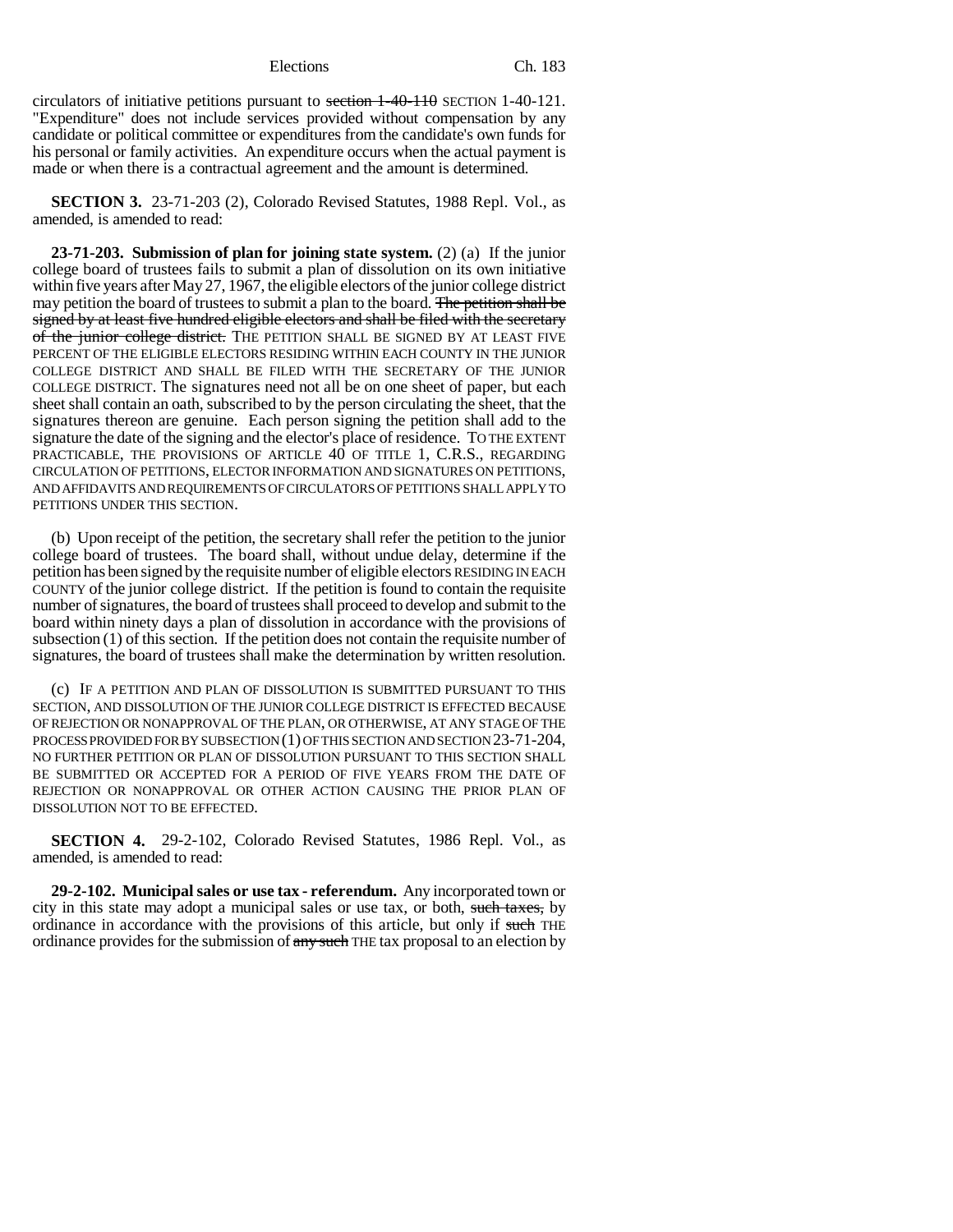the registered electors of such THE town or city for their approval or rejection at a regular municipal election or at a special election called for the purpose if no such regular MUNICIPAL election will be held within ninety days after the adoption of such THE ordinance. Such THE election shall be conducted in the manner provided in the "Colorado Municipal Election Code of 1965", article 10 of title 31, C.R.S. No such ordinance shall be proposed or adopted by any such INCORPORATED town or city on or after the date of the adoption of a resolution for a countywide sales tax, use tax, or both by the board of county commissioners of the county in which all or any portion of such THE town or city is located until after the date of the election on said THE county proposal. Nothing in this article shall preclude the initiation of such a proposal by the registered electors of any such INCORPORATED town or city pursuant to section 1-40-116 SECTIONS 1-40-128 AND 1-40-129, C.R.S. Where a municipal sales tax has been approved by the registered electors at an election held prior to July 1, 1973, the use tax provided for in section 29-2-109 may be levied by the governing body without an election.

**SECTION 5.** 31-4-107 (3), Colorado Revised Statutes, 1986 Repl. Vol., is amended to read:

**31-4-107. Appointment of officers - terms.** (3) The city council may provide by ordinance for four-year overlapping terms of office for councilmen. Such THE ordinance may also provide for four-year terms for the mayor and other elective officers. The city council may reinstate the two-year terms provided in this section by ordinance. Any ordinance passed pursuant to this subsection (3) shall be enacted at least one hundred eighty days before the next regular election and shall be subject, notwithstanding an emergency declaration, to referendum if such THE REFERENDUM is brought pursuant to section 1-40-115 SECTION 1-40-127, C.R.S., or pursuant to an applicable municipal ordinance enacted in accordance with section 1 of article V of the state constitution. No ordinance enacted pursuant to this subsection (3) shall extend or reduce the term for which any person was elected. If any vacancy occurs in an office for which a four-year term is in effect pursuant to this subsection (3), such vacancy shall be filled as provided in sections 31-4-106 and 31-4-108 (2) (b). If the office in which the vacancy occurs is not an office for which a successor would otherwise have been elected at the next regular election, the term of office of the successor elected at that regular election shall be shortened so that the following regular election for said office is held at the time at which it would have been held if no vacancy had occurred.

**SECTION 6.** 31-4-205 (3), Colorado Revised Statutes, 1986 Repl. Vol., is amended to read:

**31-4-205. Council members - vacancies.** (3) The city council may provide by ordinance for four-year overlapping terms of office for its members. The city council may reinstate the two-year terms provided in this section by ordinance. Any ordinance passed pursuant to this subsection (3) shall be enacted at least one hundred eighty days before the next regular election and shall be subject, notwithstanding any emergency declaration, to referendum if such is brought pursuant to section 1-40-115 SECTION 1-40-127, C.R.S., or pursuant to an applicable municipal ordinance enacted in accordance with section 1 of article V of the state constitution. No ordinance enacted pursuant to this subsection (3) shall extend or reduce the term for which any person was elected. Where four-year terms have been provided for councilmen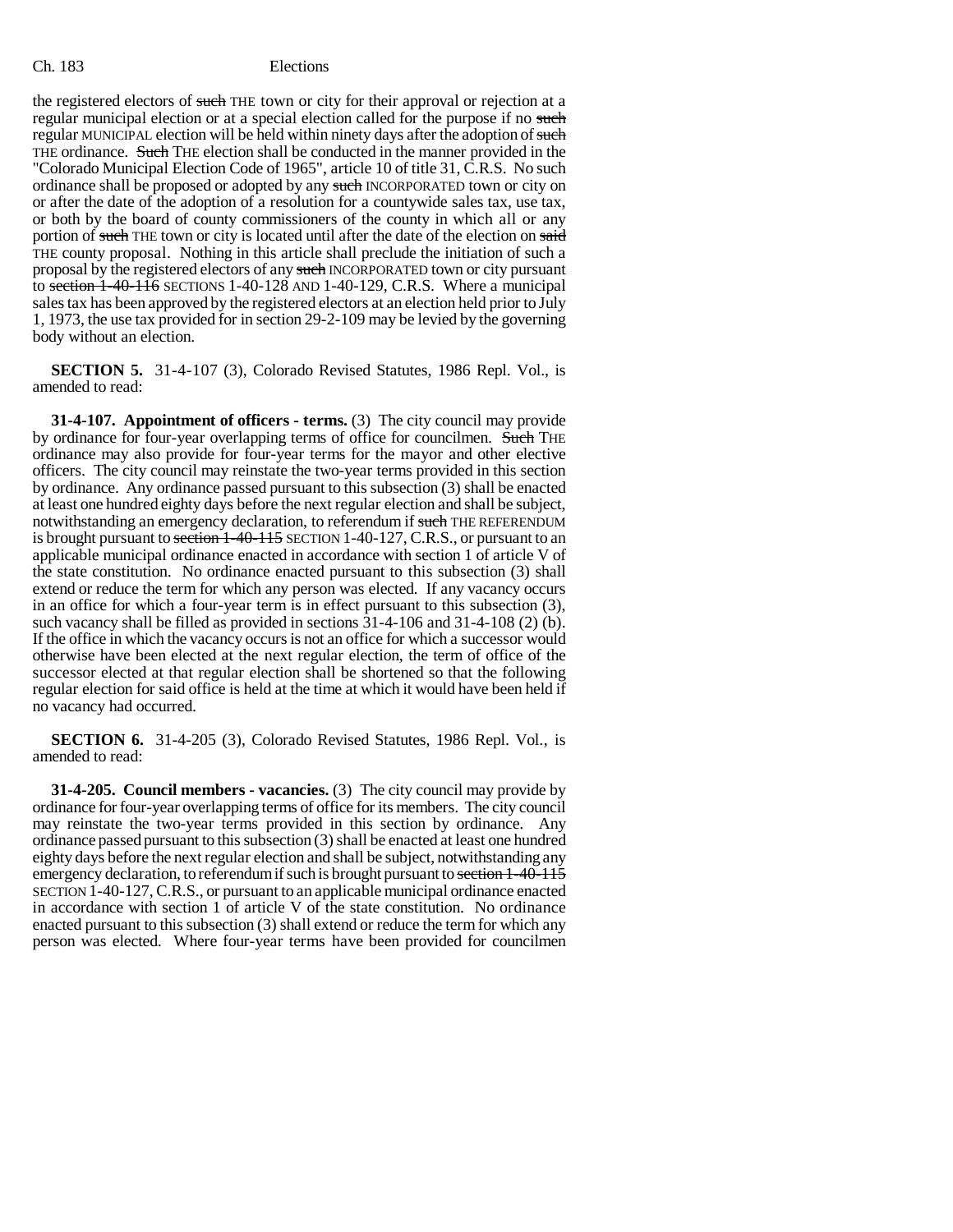pursuant to section 31-4-107 (3), councilmen shall continue to serve four-year terms unless two-year terms are reinstated pursuant to this subsection (3). If any vacancy occurs in the office of councilman for which a four-year term is in effect pursuant to this subsection  $(3)$ , such THE vacancy shall be filled as provided in subsection  $(2)$  of this section. If the office in which the vacancy occurs is not an office for which a successor would otherwise have been elected at the next regular election, the term of office of the successor elected at that regular election shall be shortened so that the following regular election for said THE office is held at the time at which it would have been held if no vacancy had occurred.

**SECTION 7.** 31-4-301 (5), Colorado Revised Statutes, 1986 Repl. Vol., is amended to read:

**31-4-301. Mayor - board of trustees - election - compensation.** (5) The board of trustees may provide by ordinance for four-year overlapping terms of office for trustees. Such THE ordinance may also provide for four-year terms for the mayor and any officers elected pursuant to section 31-4-304. The board of trustees may reinstate the two-year terms provided for in subsection (2) of this section by ordinance. Any ordinance passed pursuant to this subsection (5) shall be enacted at least one hundred eighty days before the next regular election and is subject, notwithstanding an emergency declaration, to referendum if such THE REFERENDUM is brought pursuant to section 1-40-115 SECTION 1-40-127, C.R.S., or pursuant to an applicable municipal ordinance enacted in accordance with section 1 of article V of the state constitution. No ordinance enacted pursuant to this subsection (5) shall extend or reduce the term for which any person was elected. If any vacancy occurs in an office for which a four-year term is in effect pursuant to this subsection (5), the board of trustees shall fill such vacancy, as provided in section 31-4-303. If the office in which the vacancy occurs is not an office for which a successor would otherwise have been elected at the next regular election, the term of office of the successor elected at that regular election shall be shortened so that the following regular election for said THE office is held at the time at which it would have been held if no vacancy had occurred.

**SECTION 8.** 32-7-110 (9), Colorado Revised Statutes, as amended, is amended to read:

**32-7-110. Board of directors.** (9) Any resolution may be referred to or initiated by the eligible electors in accordance with the provisions and subject to the conditions of sections 1-40-115 and 1-40-116 SECTIONS 1-40-127, 1-40-128, AND 1-40-129, C.R.S.

**SECTION 9. Severability.** If any provision of this act or the application thereof to any person or circumstance is held invalid, such invalidity shall not affect other provisions or applications of the act which can be given effect without the invalid provision or application, and to this end the provisions of this act are declared to be severable.

**SECTION 10. Applicability.** This act shall apply to any offense committed on or after the effective date of this act and to any measure pending on such date that was proposed on or after the 1992 general election; except that no action lawfully taken prior to the effective date of this act shall impair the status of any measure.